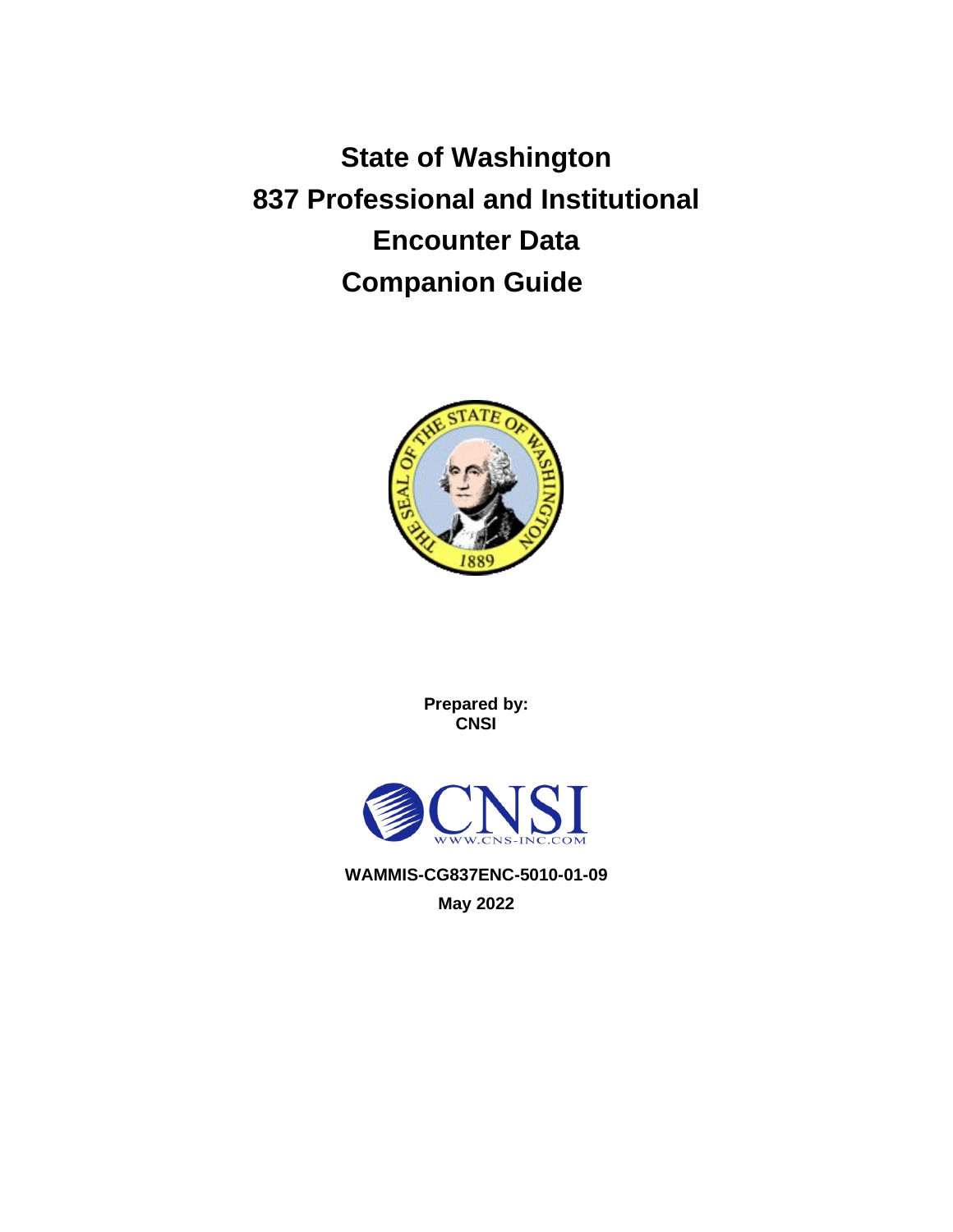#### <span id="page-1-0"></span>**Disclaimer**

This companion guide contains data clarifications derived from specific business rules that apply exclusively to Washington State Medicaid processing for Washington State HCA. The guide also includes useful information about sending and receiving data to and from the Washington State ProviderOne system.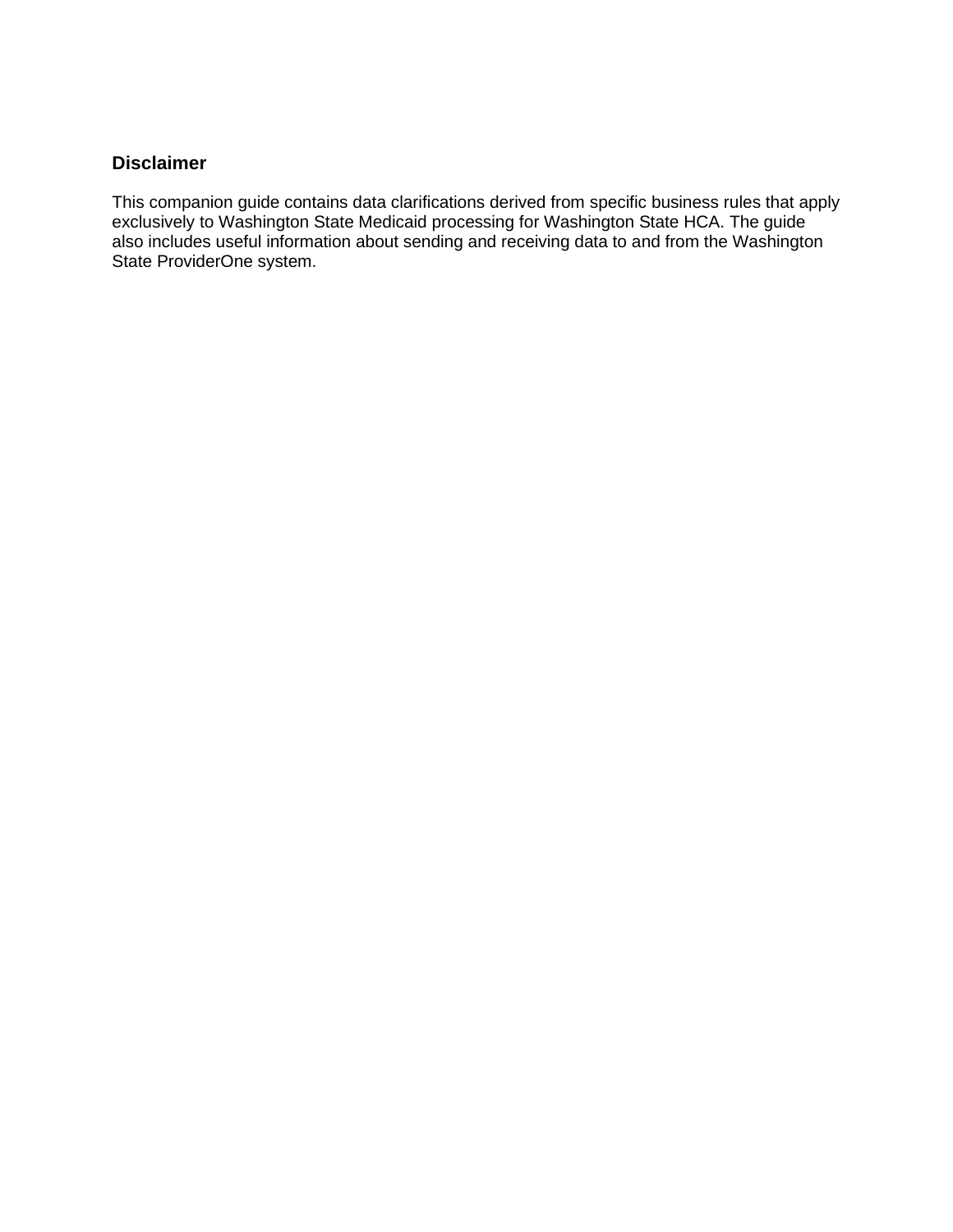

# <span id="page-2-0"></span>**Revision History**

Documented revisions are maintained in this document through the use of the Revision History Table shown below. All revisions made to this companion guide after the creation date are noted along with the date, page affected, and reason for the change.

| <b>Revision Level</b>                                                                                | <b>Date</b>              | Page | <b>Description</b>                                               | <b>Change Summary</b>                                                                                                                                                                                                                 |  |  |  |
|------------------------------------------------------------------------------------------------------|--------------------------|------|------------------------------------------------------------------|---------------------------------------------------------------------------------------------------------------------------------------------------------------------------------------------------------------------------------------|--|--|--|
| WAMMIS-CG837ENC-<br>5010-01-02                                                                       | 12/27/10                 |      | <b>Initial Document</b>                                          |                                                                                                                                                                                                                                       |  |  |  |
| WAMMIS-CG837ENC-<br>5010-01-03                                                                       | 02/02/2012               |      | Version Number updated<br>as a result of changes<br>listed below |                                                                                                                                                                                                                                       |  |  |  |
| <b>Professional Encounter</b><br><b>Functional Group Header</b><br>$-$ GS02                          | 02/02/2012               |      | Correction                                                       | Changed element<br>description to read, "Please<br>use the 9-digit alphanumeric<br>submitter ID assigned during<br>the enrollment process.<br>This should be the same as<br>Loop 1000A Data Element<br><b>NM109</b><br>e.g. 1234567AA |  |  |  |
| <b>Professional Encounter</b><br>Loop 1000A Submitter<br>Name                                        | 02/02/2012               |      | Correction                                                       | NM109 - Removed<br>"followed by spaces" from<br>instructions                                                                                                                                                                          |  |  |  |
| <b>Professional Encounter</b><br>Loop 2010AA Billing<br><b>Provider Name</b>                         | 02/02/2012               |      | Correction                                                       | NM102 - Changed<br>description to read, "Please<br>use the appropriate code"<br>NM103 - Changed<br>description to read, "Enter<br>the Organization Name or<br>the Last Name of the<br>provider who billed the MCO<br>or RSN"          |  |  |  |
| <b>Professional Encounter</b><br>Loop 2010BA Subscriber<br>City/State/Zip Code                       | 02/02/2012               |      | Correction                                                       | Removed identified use of<br>element N404 - Country<br>Code                                                                                                                                                                           |  |  |  |
| <b>Professional Encounter</b><br>Loop 2010BB Billing<br><b>Provider Secondary</b><br>Identification  | 02/02/2012<br>Correction |      |                                                                  | Corrected Loop reference<br>for elements REF01 and<br>REF02 to read 2010BB.<br>Previously elements were<br>referenced to Loop 2010 AA                                                                                                 |  |  |  |
| <b>Professional Encounter</b><br>Loop $2410 - Drug$<br>Information<br>-LIN Segments<br>-CTP Segments | 02/02/2012               |      | Addition                                                         | Added situation reference to<br>use of Loop 2410 Drug<br>Information when required<br>for Managed Care<br>Encounter submission                                                                                                        |  |  |  |

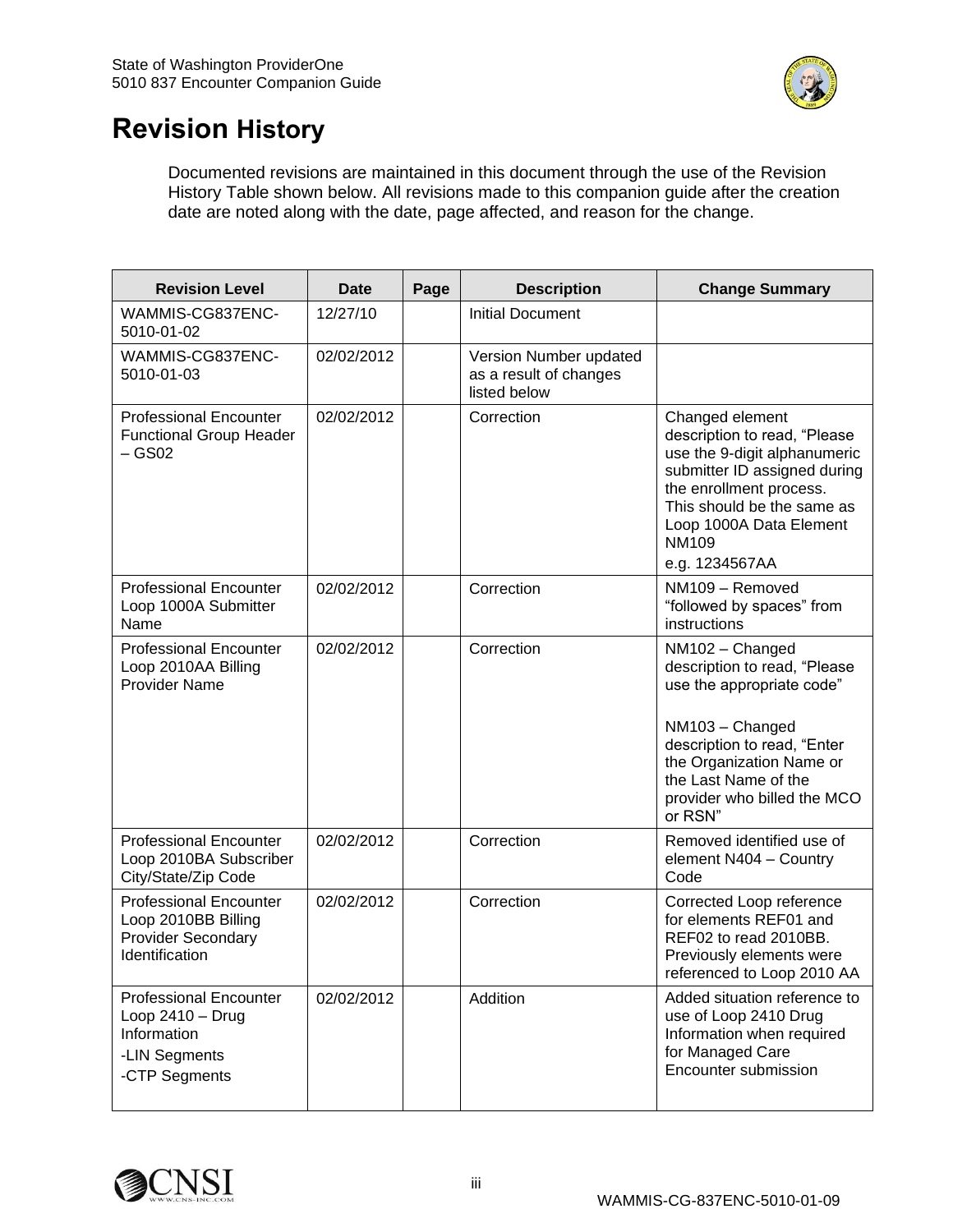

| <b>Institutional Encounter</b><br><b>Functional Group Header</b><br>$-$ GS02                          | 02/02/2012 | Correction                                                                                                  | Changed element<br>description to read, "Please<br>use the 9-digit alphanumeric<br>submitter ID assigned during<br>the enrollment process.<br>This should be the same as<br>Loop 1000A Data Element<br><b>NM109</b><br>e.g. 1234567AA |
|-------------------------------------------------------------------------------------------------------|------------|-------------------------------------------------------------------------------------------------------------|---------------------------------------------------------------------------------------------------------------------------------------------------------------------------------------------------------------------------------------|
| <b>Institutional Encounter</b><br><b>Functional Group Header</b><br>$-$ GS02                          | 02/02/2012 | Correction                                                                                                  | Changed element<br>description to read, "Please<br>use the 9-digit alphanumeric<br>submitter ID assigned during<br>the enrollment process.<br>This should be the same as<br>Loop 1000A Data Element<br>NM109<br>e.g. 1234567AA        |
| <b>Institutional Encounter</b><br>Loop 1000A Submitter<br>Name                                        | 02/02/2012 | Correction                                                                                                  | NM109 - Removed<br>"followed by spaces" from<br>instructions                                                                                                                                                                          |
| <b>Institutional Encounter</b><br>Loop 2010AA Billing<br><b>Provider Name</b>                         | 02/02/2012 | Correction                                                                                                  | NM103 - Changed<br>description to read, "Enter<br>the Organization Name or<br>the Last Name of the<br>provider who billed the MCO<br>or RSN"                                                                                          |
| <b>Institutional Encounter</b><br>Loop 2010BB                                                         | 02/02/2012 | Correction                                                                                                  | Payer Name Title incorrectly<br>reference Loop 2010BC.<br><b>Technical Specifications</b><br>have been updated to<br>correctly reference 2010BB                                                                                       |
| <b>Institutional Encounter</b><br>Loop $2410 - Drug$<br>Information<br>-LIN Segments<br>-CTP Segments | 02/02/2012 | Addition                                                                                                    | Added situation reference to<br>use of Loop 2410 Drug<br>Information when required<br>for Managed Care<br>Encounter submission                                                                                                        |
| WAMMIS-CG837ENC-<br>5010-01-04                                                                        | 02/27/2012 | Version number updated<br>due to the inclusion of full<br><b>Companion Guide</b><br>Boilerplate information |                                                                                                                                                                                                                                       |
| WAMMIS-CG837ENC-<br>5010-01-05                                                                        | 06/2013    | Update per ASC X12<br>recommendations                                                                       |                                                                                                                                                                                                                                       |
| WAMMIS-CG837ENC-<br>5010-01-06                                                                        | 06/01/2017 | Updated to reflect<br>additional HCP<br>requirements for<br>encounter submissions                           | Updated to reflect use of<br>Loop 2400, data elements<br>HCP11 and HCP12 for 837<br><b>Professional Encounters</b>                                                                                                                    |

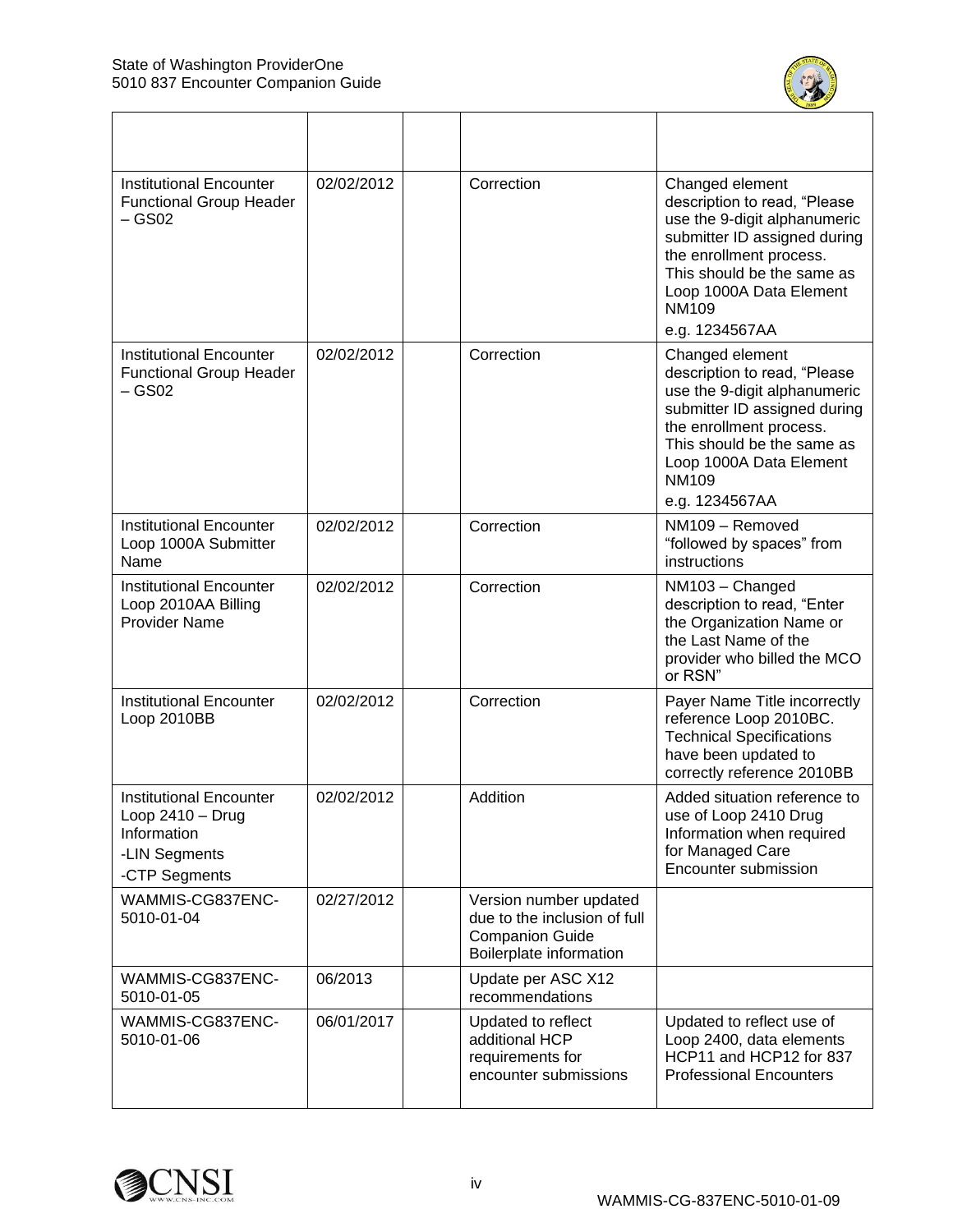

|                                |            |          | Updated to reflect use of<br>Loop 2300 and 2400, data<br>elements HCP11 and<br>HCP12 for 837 Institutional<br>Encounters |
|--------------------------------|------------|----------|--------------------------------------------------------------------------------------------------------------------------|
| WAMMIS-CG837ENC-<br>5010-01-07 | 11/07/2018 | Addition | Updated to add Agency<br>Number Site ID                                                                                  |
| WAMMIS-CG837ENC-<br>5010-01-07 | 11/07/2018 | Addition | Updated to add requirement<br>for Evidence-Based Practice<br>(EBP) codes                                                 |
| WAMMIS-CG837ENC-<br>5010-01-07 | 11/07/2018 | Updates  | Updated references for<br><b>Regional Support Network</b><br>(RSN) to Behavioral Health<br>Organization (BHO)            |
| WAMMIS-CG837ENC-<br>5010-01-07 | 3/13/2019  | Updates  | Changed reference from<br>"Agency Number Site ID" to<br>"Site-Specific, Department of<br><b>Health Licensure Number</b>  |
| WAMMIS-CG837ENC-<br>5010-01-07 | 3/13/2019  | Addition | Updated to reflect use of<br>Loop 2300 for Prior<br>Authorization                                                        |
| WAMMIS-CG837ENC-<br>5010-01-08 | 4/14/2020  | Updates  | Updated verbiage, screen<br>prints and web links.                                                                        |
| WAMMIS-CG837ENC-<br>5010-01-09 | 5/27/2022  | Addition | Addition of HCP 03<br>segments in Professional<br>and Institutional at both<br><b>Header and Line levels</b>             |

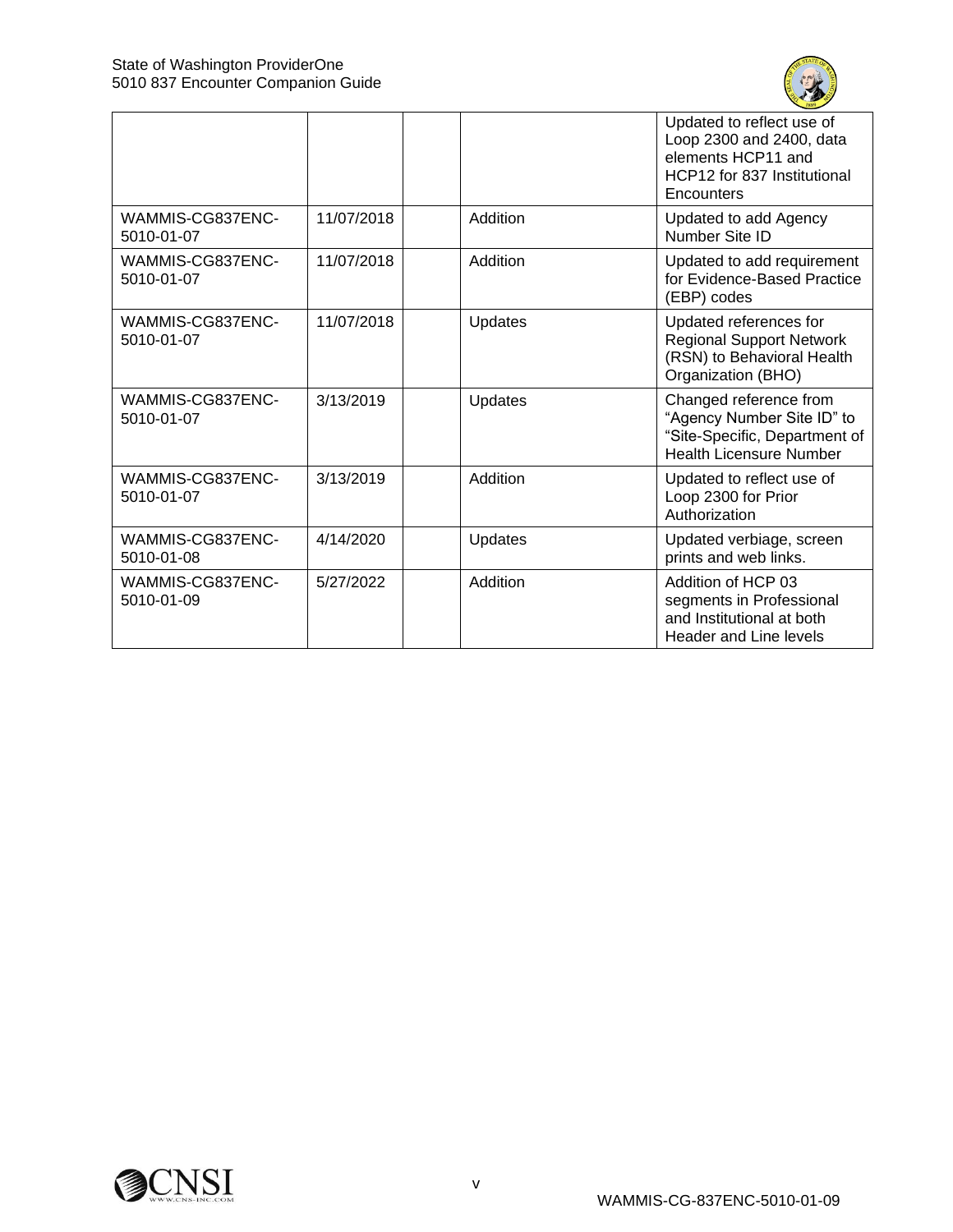

# **Contents**

| 1                                         |  |
|-------------------------------------------|--|
| 1.1<br>1.1.1<br>1.1.2<br>1.2              |  |
| 2 <sup>1</sup>                            |  |
| 2.1<br>2.1.1<br>2.1.2<br>2.1.3            |  |
| 2.2                                       |  |
| 2.3<br>2.3.1<br>2.3.2<br>2.3.3            |  |
| 2.4                                       |  |
| 2.4.1<br>2.4.2<br>2.4.3<br>2.4.4<br>2.4.5 |  |
|                                           |  |

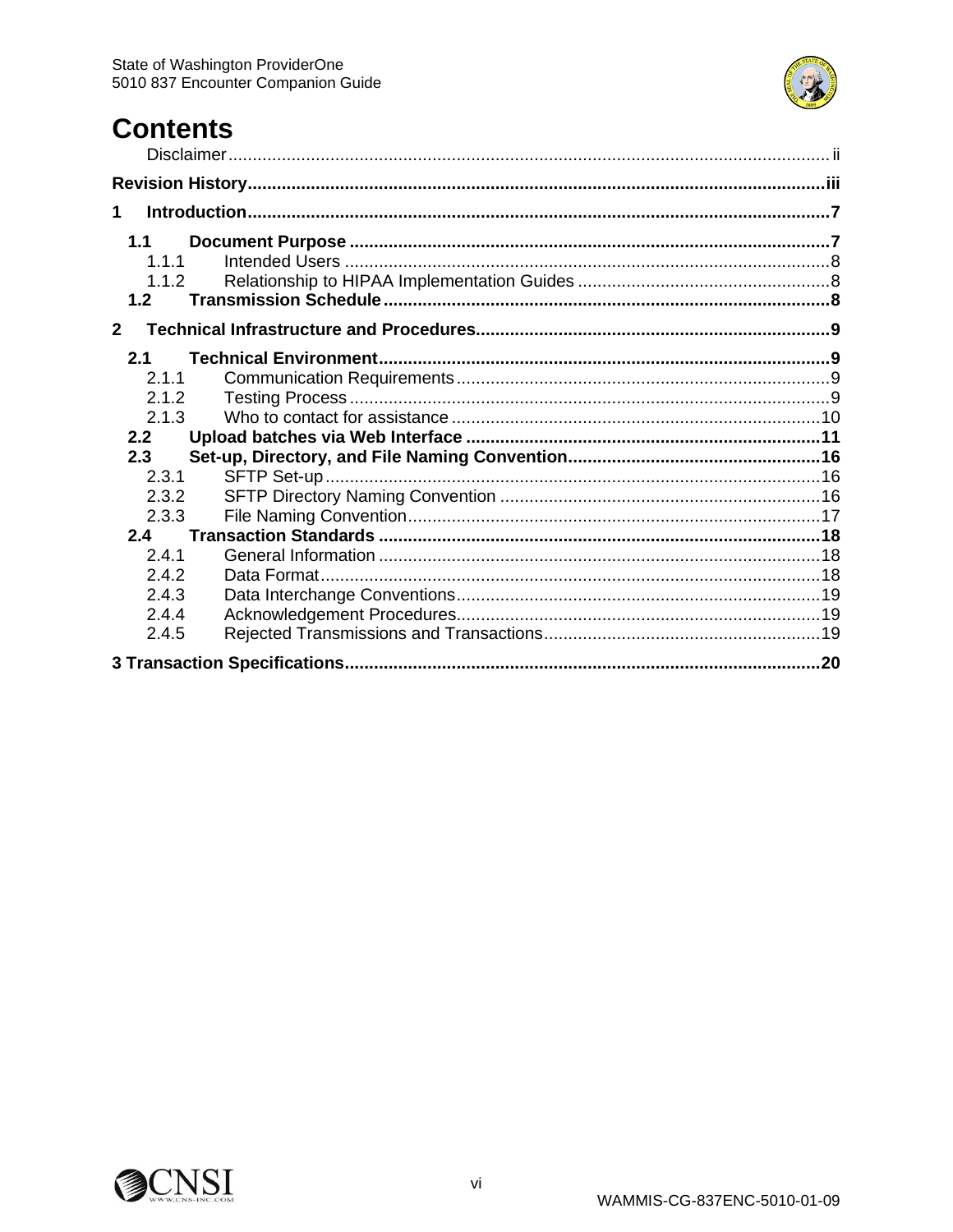

# <span id="page-6-0"></span>**1 Introduction**

The Administrative Simplification provisions of the Health Insurance Portability and Accountability Act of 1996 (HIPAA, Title II) includes requirements that national standards be established for electronic health care transactions, and national identifiers for providers, health plans, and employers. This requires Washington State Health Care Authority (HCA) to adopt standards to support the electronic exchange of administrative and financial health care transactions between covered entities (health care providers, health plans, and healthcare clearinghouses).

The intent of these standards is to improve the efficiency and effectiveness of the nation's health care system by encouraging widespread use of electronic data interchange standards in health care. The intent of the law is that all electronic transactions for which standards are specified must be conducted according to the standards. These standards were developed by processes that included significant public and private sector input.

Encounters are not HIPAA named transactions and the 837I and 837P Implementation Guides were used as a foundation to construct the standardized HCA encounter reporting process.

## <span id="page-6-1"></span>**1.1 Document Purpose**

Companion Guides are used to clarify the exchange of information on HIPAA transactions between the HCA ProviderOne system and its trading partners. HCA defines trading partners as covered entities that either submit or retrieve HIPAA batch transactions to and from ProviderOne.

> This Companion Guide is intended for trading partner use in conjunction with the ASC X12N Implementation Guides listed below. The ASC X12 TR3s that detail the full requirements for all HIPAA mandated transactions are available at http://store.x12.org/store/

The Standard Implementation Guides for Claim Transaction is:

- □ Healthcare Claim/(Encounters): Professional (837) 005010X222
- □ Healthcare Claim/(Encounters): Institutional (837) 005010X223

HCA has also incorporated all of the approved 837 Professional and 837 Institutional Addenda listed below.

- □ Healthcare Claim/(Encounters): Professional (837) 005010X222A1
- □ Healthcare Claim/(Encounters): Institutional (837) 005010X223A1
- □ Healthcare Claim/(Encounters): Institutional (837) 005010X223A2

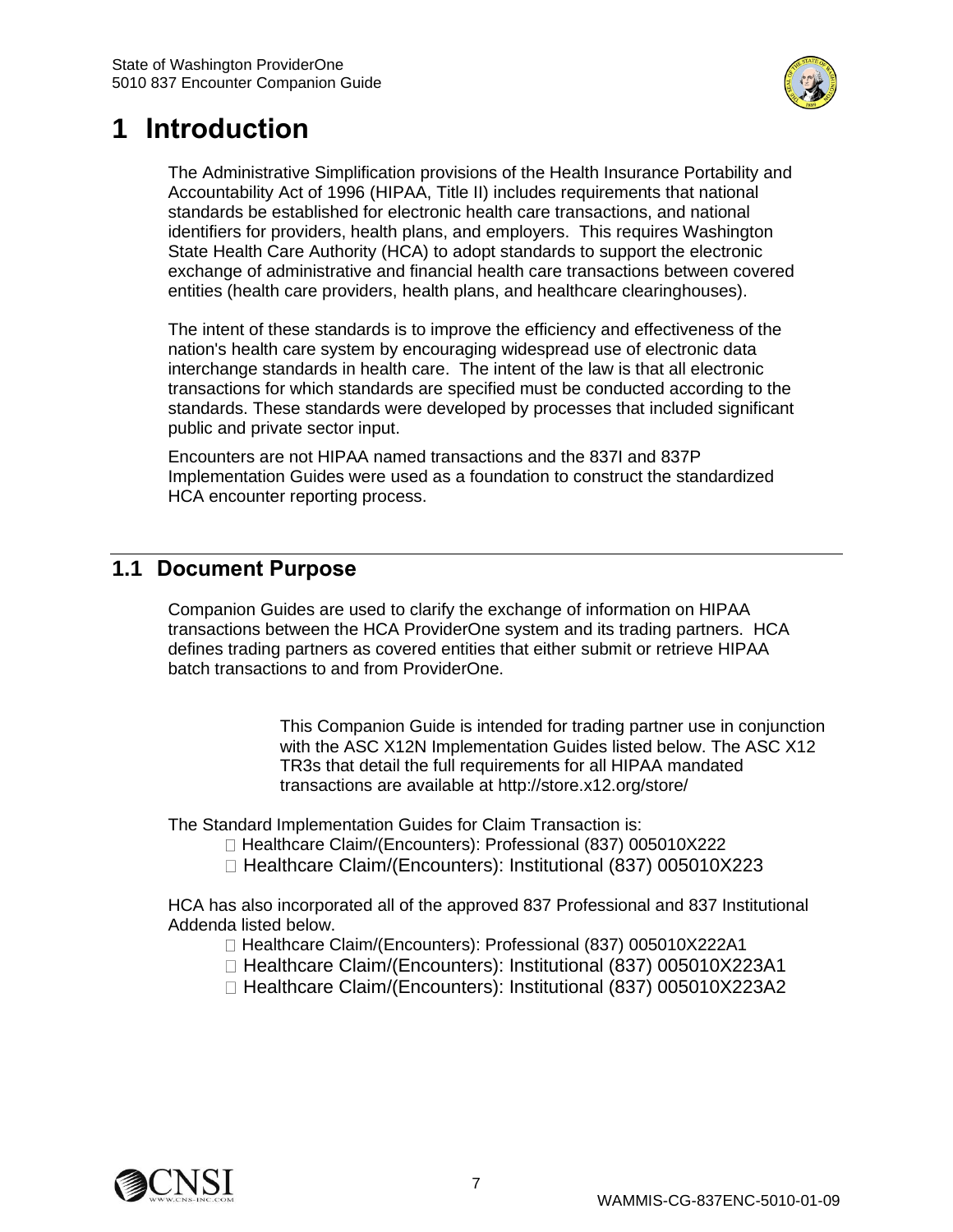

#### <span id="page-7-0"></span>**1.1.1 Intended Users**

Companion Guides are to be used by members/technical staff of trading partners who are responsible for electronic transaction/file exchanges.

#### <span id="page-7-1"></span>**1.1.2 Relationship to HIPAA Implementation Guides**

Companion Guides are intended to supplement the HIPAA Implementation Guides for each of the HIPAA transactions. Rules for format, content, and field values can be found in the Implementation Guides. This Companion Guide describes the technical interface environment with HCA, including connectivity requirements and protocols, and electronic interchange procedures. This guide also provides specific information on data elements and the values required for transactions sent to or received from HCA.

Companion Guides are intended to supplement rather than replace the standard Implementation Guide for each transaction set. The information in these documents is not intended to:

- Modify the definition, data condition, or use of any data element or segment in the standard Implementation Guides.
- Add any additional data elements or segments to the defined data set.
- Utilize any code or data values that are not valid in the standard Implementation Guides.
- Change the meaning or intent of any implementation specifications in the standard Implementation Guides.

## <span id="page-7-2"></span>**1.2 Transmission Schedule**

N/A

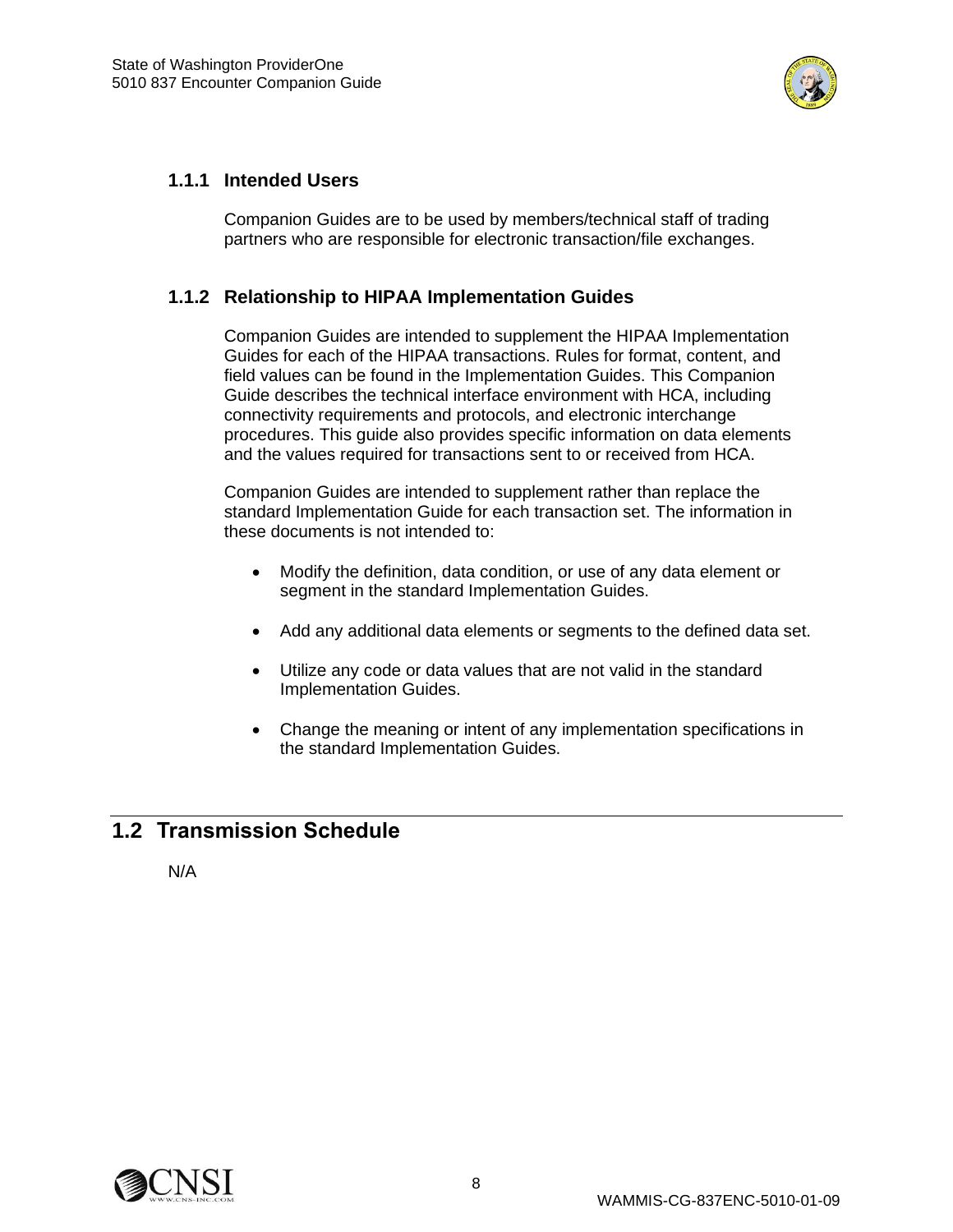

# <span id="page-8-0"></span>**2 Technical Infrastructure and Procedures**

## <span id="page-8-2"></span><span id="page-8-1"></span>**2.1 Technical Environment**

### **2.1.1 Communication Requirements**

This section will describe how trading partners can send 837 Encounters Transactions to HCA using 2 methods:

- Secure File Transfer Protocol (SFTP)
- ProviderOne Web Portal

### <span id="page-8-3"></span>**2.1.2 Testing Process**

Completion of the testing process must occur prior to submitting electronic transactions in production to ProviderOne. Testing is conducted to ensure the following levels of HIPAA compliance:

- 1. Level 1 Syntactical integrity: Testing of the EDI file for valid segments, segment order, element attributes, testing for numeric values in numeric data elements, validation of X12 or NCPDP syntax, and compliance with X12 and NCPDP rules.
- 2. Level 2 Syntactical requirements: Testing for HIPAA Implementation Guide-specific syntax requirements, such as limits on repeat counts, used and not used qualifiers, codes, elements and segments. It will also include testing for HIPAA required or intra-segment situational data elements, testing for non-medical code sets as laid out in the Implementation Guide, and values and codes noted in the Implementation Guide via an X12 code list or table.

Additional testing may be required in the future to verify any changes made to the ProviderOne system. Changes to the ANSI formats may also require additional testing. Assistance is available throughout the testing process.

#### **Trading Partner Testing Procedures**

- 1. ProviderOne companion guides and trading partner enrollment package are available for download via the web at: [HIPAA Electronic](https://www.hca.wa.gov/billers-providers-partners/prior-authorization-claims-and-billing/hipaa-electronic-data-interchange-edi)  [Data Interchange \(EDI\) | Washington State Health Care Authority](https://www.hca.wa.gov/billers-providers-partners/prior-authorization-claims-and-billing/hipaa-electronic-data-interchange-edi)
- 2. The Trading Partner completes the Trading Partner Agreement and submits the signed agreement to HCA.

Submit to: HCA HIPAA EDI Department 626 8th Avenue SE PO Box 45564

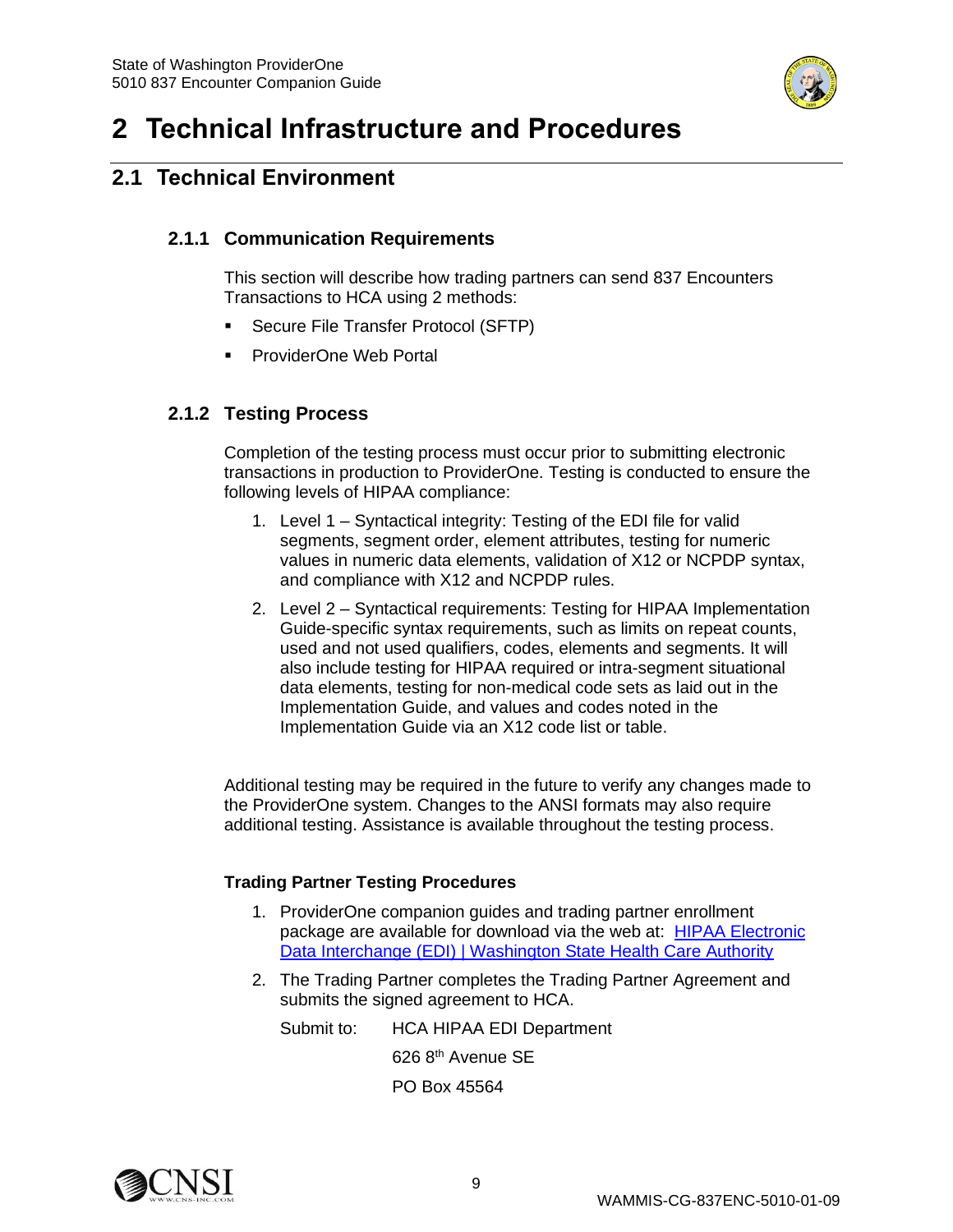

#### Olympia, WA 98504-5564

\*\*For Questions call 1-800-562-3022 ext 16137\*\*

- 3. The trading partner is assigned a Submitter ID, Domain, Logon User ID and password.
- 4. The trading partner submits all HIPAA test files through the ProviderOne web portal or Secure File Transfer Protocol (SFTP).
	- Web Portal URL:<https://www.waproviderone.org/edi>
	- **SFTP URL: <sftp://ftp.waproviderone.org/>**
- 5. The trading partner downloads acknowledgements for the test file from the ProviderOne web portal or SFTP.
- 6. If ProviderOne system generates a positive TA1 and positive 999 acknowledgement, the file is successfully accepted. The trading partner is then approved to send X12N 837 Encounters files in production.
- 7. If the test file generates a negative TA1 or negative 999 acknowledgment, then the submission is unsuccessful and the file is rejected. The trading partner needs to resolve all the errors that are reported on the negative TA1 or negative 999 and resubmit the file for test. Trading partners will continue to test in the testing environment until they receive a positive TA1 and positive 999.

#### <span id="page-9-0"></span>**2.1.3 Who to contact for assistance**

Email: HIPAA-Help@hca.wa.gov

- o All emails result in the assignment of a Ticket Number for problem tracking
- Information required for initial email:
	- o Name
	- o Phone Number
	- o Email Address
	- o 7 Digit domain/ProviderOne ID
	- o Transaction you are inquiring about
	- o File Name
	- o Detailed description of concern
- Information required for follow up call(s):
	- o Assigned Ticket Number

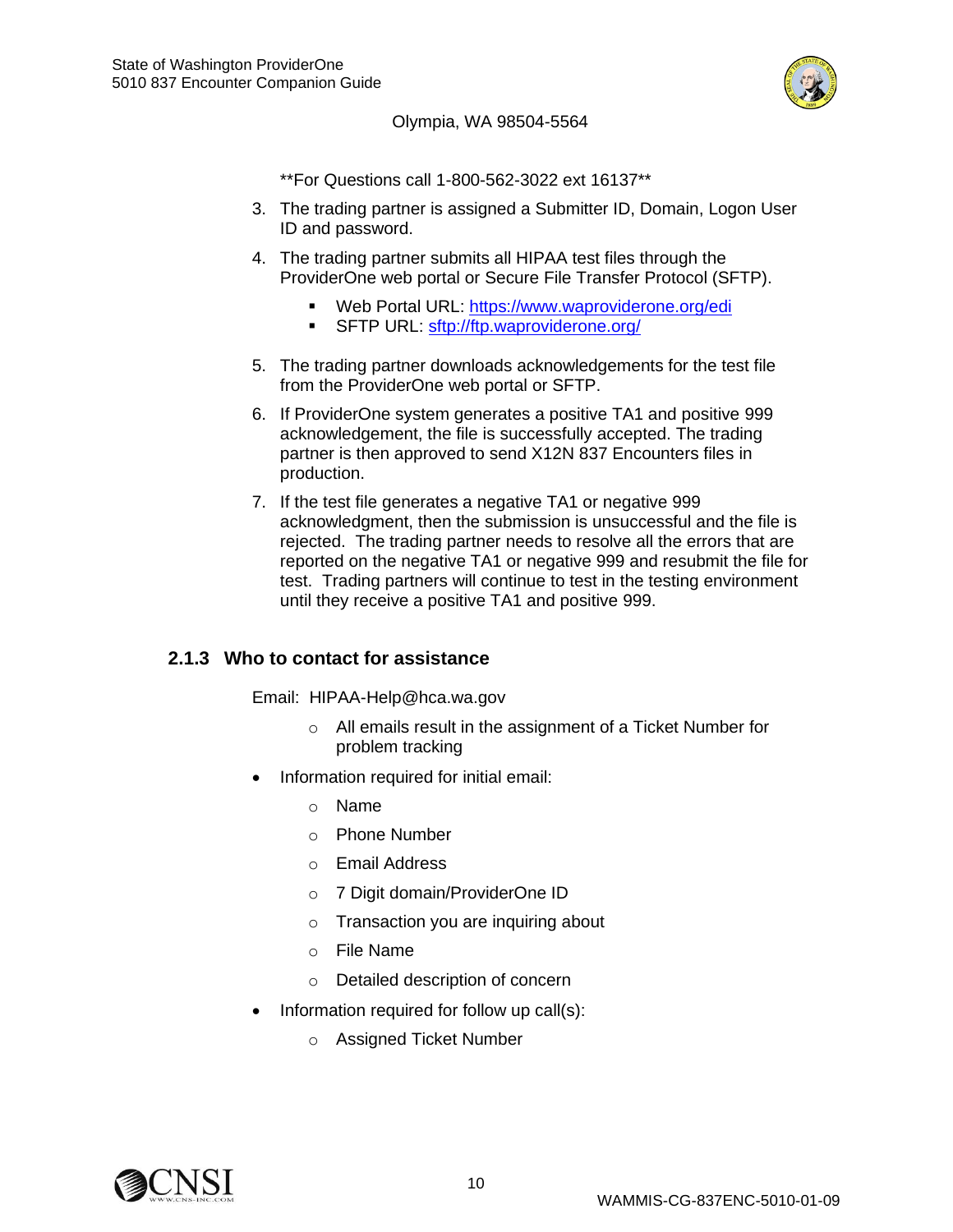

## <span id="page-10-0"></span>**2.2 Upload batches via Web Interface**

Once logged into the ProviderOne Portal, select the Admin Tab and the following options will be presented to the user:

| Profile: EXT Provider Upload and Download Files<br>ტ<br>л<br>▼                                                                                                                                                                                                    |              |              |                                                                                                     |                               | <b>Notepad</b>             | <b>A</b> Reminder |                                                                                | <b>CA</b> External Links |                 |                             | <b>A</b> Print     | <b>O</b> Help                                   |
|-------------------------------------------------------------------------------------------------------------------------------------------------------------------------------------------------------------------------------------------------------------------|--------------|--------------|-----------------------------------------------------------------------------------------------------|-------------------------------|----------------------------|-------------------|--------------------------------------------------------------------------------|--------------------------|-----------------|-----------------------------|--------------------|-------------------------------------------------|
| <b>No. 2</b> Provider Portal                                                                                                                                                                                                                                      |              |              |                                                                                                     |                               |                            |                   |                                                                                |                          |                 |                             |                    |                                                 |
| ProviderOne Id/NPI:                                                                                                                                                                                                                                               |              |              |                                                                                                     | Name:                         |                            |                   |                                                                                |                          |                 |                             |                    |                                                 |
| <b>Online Services</b>                                                                                                                                                                                                                                            | Œ            | ManageAlerts |                                                                                                     |                               |                            |                   |                                                                                |                          |                 |                             |                    |                                                 |
| Claims                                                                                                                                                                                                                                                            | $\checkmark$ | 田            | <b>My Reminders</b>                                                                                 |                               |                            |                   |                                                                                |                          |                 |                             |                    | $\blacktriangle$                                |
| <b>Claim Inquiry</b><br>Clara Adjustment/Void                                                                                                                                                                                                                     |              | Filter By:   | $\checkmark$                                                                                        | Read Status<br>$\overline{a}$ | $\checkmark$<br>$\odot$ Go |                   |                                                                                |                          | Save Filter     |                             |                    | $\overline{\mathbf{Y}}$ My Filters $\mathbf{v}$ |
| <b>On-line Claims Entry</b><br><b>Alert Date</b><br><b>Alert Type</b><br>Alert Message<br><b>On-line Batch Claims Submission (837)</b><br>$\Box$<br>$\mathbbm{A}$ $\mathbbm{V}$<br>$\blacktriangle$ $\triangledown$<br>A V<br><b>Resubmit Denied/Voided Claim</b> |              |              |                                                                                                     |                               |                            |                   | Due Date<br>Read<br>$\mathbbm{A}$ $\mathbbm{V}$<br>$\mathbbm{A}$ $\mathbbm{V}$ |                          |                 |                             |                    |                                                 |
| <b>Retrieve Saved Claims</b><br><b>Manage Templates</b>                                                                                                                                                                                                           |              |              |                                                                                                     | <b>No Records Found!</b>      |                            |                   |                                                                                |                          |                 |                             |                    |                                                 |
| <b>Create Claims from Saved Templates</b><br><b>Manage Batch Claim Submission</b>                                                                                                                                                                                 |              | 田            | Your Recent Online Activities                                                                       |                               |                            | $\blacktriangle$  | 田                                                                              |                          | Calendar        |                             |                    | $\blacktriangle$                                |
| Client                                                                                                                                                                                                                                                            | $\checkmark$ |              | 172.25.225.151 You have logged in with MicasJ Account with IP Address 172.25.225.151                |                               |                            |                   | 08:43 AM                                                                       |                          |                 | 28 August 2019<br>Wednesday |                    |                                                 |
| <b>Client Limit Inquiry</b>                                                                                                                                                                                                                                       |              |              | Previous Site Visit: 08/21/2019 09:36:52 AM<br>x Last Login Password Change: 07/01/2019 11:00:19 AM |                               |                            |                   |                                                                                |                          |                 |                             |                    |                                                 |
| <b>Benefit Inquiry</b>                                                                                                                                                                                                                                            |              | Α.           | Last login failed attempt: 07/22/2019 08:44:46 AM                                                   |                               |                            |                   | $\leftarrow$                                                                   |                          |                 | 2019 August                 |                    | $\rightarrow$                                   |
| Payments                                                                                                                                                                                                                                                          | $\checkmark$ |              |                                                                                                     |                               |                            |                   | Su                                                                             | Mo                       | Tu              | We                          | Th<br>$\mathbf{1}$ | Sa<br><b>Fr</b><br>$\overline{2}$<br>3          |
| <b>View Payment</b>                                                                                                                                                                                                                                               |              |              |                                                                                                     |                               |                            |                   | 4                                                                              | 5                        | $6\overline{6}$ | $\overline{7}$              | 8                  | 9<br>10                                         |
| <b>View Capitation Payment</b>                                                                                                                                                                                                                                    |              |              |                                                                                                     |                               |                            |                   | 11                                                                             | 12                       | 13              | 14                          | 15                 | 16<br>17                                        |
| <b>Managed Care</b>                                                                                                                                                                                                                                               | $\checkmark$ |              |                                                                                                     |                               |                            |                   | 18                                                                             | 19                       | 20              | 21                          | 22                 | 23<br>24                                        |
| <b>View Enrollment Roster</b><br><b>View ETRR</b>                                                                                                                                                                                                                 |              |              |                                                                                                     |                               |                            |                   | 25                                                                             | 26                       | 27              | 28<br>Today                 | 29                 | 30<br>31                                        |
| <b>Prior Authorization</b>                                                                                                                                                                                                                                        | $\checkmark$ |              |                                                                                                     |                               |                            |                   |                                                                                |                          |                 |                             |                    |                                                 |
| <b>On-line Prior Authorization Submission</b>                                                                                                                                                                                                                     |              |              |                                                                                                     |                               |                            |                   |                                                                                |                          |                 |                             |                    |                                                 |
| <b>Prior Authorization Inquiry</b>                                                                                                                                                                                                                                |              |              |                                                                                                     |                               |                            |                   |                                                                                |                          |                 |                             |                    |                                                 |

Scroll down to the HIPAA options on the right side to manage the HIPAA transactions.

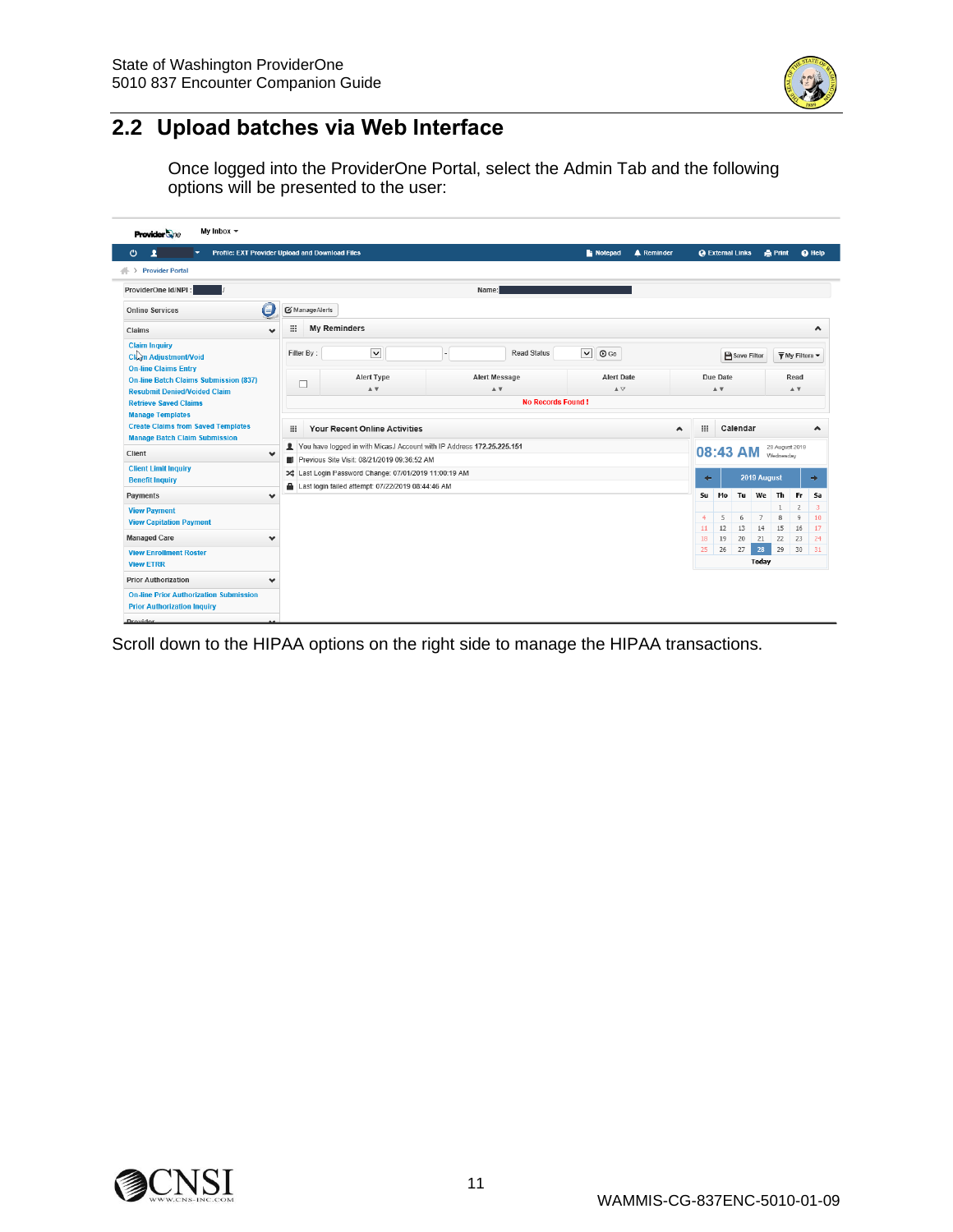

In the HIPAA section, the user can Submit file and Retrieve Acknowledgement/Response as shown below:

| <b>Resubmit Denied/Voided Claim</b>                                                                                                                        |              | $\overline{\phantom{a}}$<br>$A$ $\overline{v}$                                                                                                            | $\mathbbm{A}$ $\overline{\mathbbm{v}}$ | $\blacktriangle \triangledown$ |                | $A$ $\overline{V}$ |          |                |                             | $\mathbbm{A}$ $\overline{\mathbbm{v}}$ |                     |
|------------------------------------------------------------------------------------------------------------------------------------------------------------|--------------|-----------------------------------------------------------------------------------------------------------------------------------------------------------|----------------------------------------|--------------------------------|----------------|--------------------|----------|----------------|-----------------------------|----------------------------------------|---------------------|
| <b>Retrieve Saved Claims</b>                                                                                                                               |              | <b>No Records Found!</b>                                                                                                                                  |                                        |                                |                |                    |          |                |                             |                                        |                     |
| <b>Manage Templates</b><br><b>Create Claims from Saved Templates</b><br><b>Manage Batch Claim Submission</b>                                               | ₩            | Your Recent Online Activities                                                                                                                             |                                        | $\blacktriangle$               | m.             |                    | Calendar |                |                             |                                        | $\hat{\phantom{a}}$ |
| Client                                                                                                                                                     | $\checkmark$ | 172.25.225.151 You have logged in with MicasJ Account with IP Address 172.25.225.151                                                                      |                                        |                                |                | 08:46 AM           |          |                | 28 August 2019<br>Wednesday |                                        |                     |
| <b>Client Limit Inquiry</b><br><b>Benefit Inquiry</b>                                                                                                      | Ω<br>을       | Previous Site Visit: 08/21/2019 09:36:52 AM<br>>¢ Last Login Password Change: 07/01/2019 11:00:19 AM<br>Last login failed attempt: 07/22/2019 08:44:46 AM |                                        |                                | $\leftarrow$   |                    |          | 2019 August    |                             |                                        | $\rightarrow$       |
| Payments                                                                                                                                                   | $\checkmark$ |                                                                                                                                                           |                                        |                                | Su             | Mo                 | Tu       | We             | Th                          | Fr                                     | Sa                  |
| <b>View Payment</b><br><b>View Capitation Payment</b>                                                                                                      |              |                                                                                                                                                           |                                        |                                | $\overline{4}$ | 5                  | 6        | $\overline{7}$ | 8                           | 2<br>9                                 | 3<br>10             |
| <b>Managed Care</b>                                                                                                                                        |              |                                                                                                                                                           |                                        |                                | 11<br>18       | 12<br>19           | 13<br>20 | 14<br>21       | 15<br>22                    | 16<br>23                               | 17<br>24            |
| <b>View Enrollment Roster</b>                                                                                                                              |              |                                                                                                                                                           |                                        |                                | 25             | 26                 | 27       | 28<br>Today    | 29                          | 30                                     | 31                  |
| <b>View ETRR</b><br><b>Prior Authorization</b>                                                                                                             |              |                                                                                                                                                           |                                        |                                |                |                    |          |                |                             |                                        |                     |
| <b>On-line Prior Authorization Submission</b><br><b>Prior Authorization Inquiry</b><br>Provider                                                            | v            |                                                                                                                                                           |                                        |                                |                |                    |          |                |                             |                                        |                     |
| <b>Provider Inquiry</b><br><b>Manage Provider Information</b><br><b>Initiate New Enrollment</b><br><b>Track Application</b><br><b>Provider File Upload</b> |              |                                                                                                                                                           |                                        |                                |                |                    |          |                |                             |                                        |                     |
| <b>HIPAA</b>                                                                                                                                               | $\checkmark$ |                                                                                                                                                           |                                        |                                |                |                    |          |                |                             |                                        |                     |
| <b>Submit HIPAA Batch Transaction</b><br><b>Retrieve HIPAA Batch Responses</b>                                                                             |              |                                                                                                                                                           |                                        |                                |                |                    |          |                |                             |                                        |                     |
| Admin                                                                                                                                                      | $\checkmark$ |                                                                                                                                                           |                                        |                                |                |                    |          |                |                             |                                        |                     |
| <b>Change Password</b><br><b>Maintain Users</b>                                                                                                            |              |                                                                                                                                                           |                                        |                                |                |                    |          |                |                             |                                        | $\Phi$              |

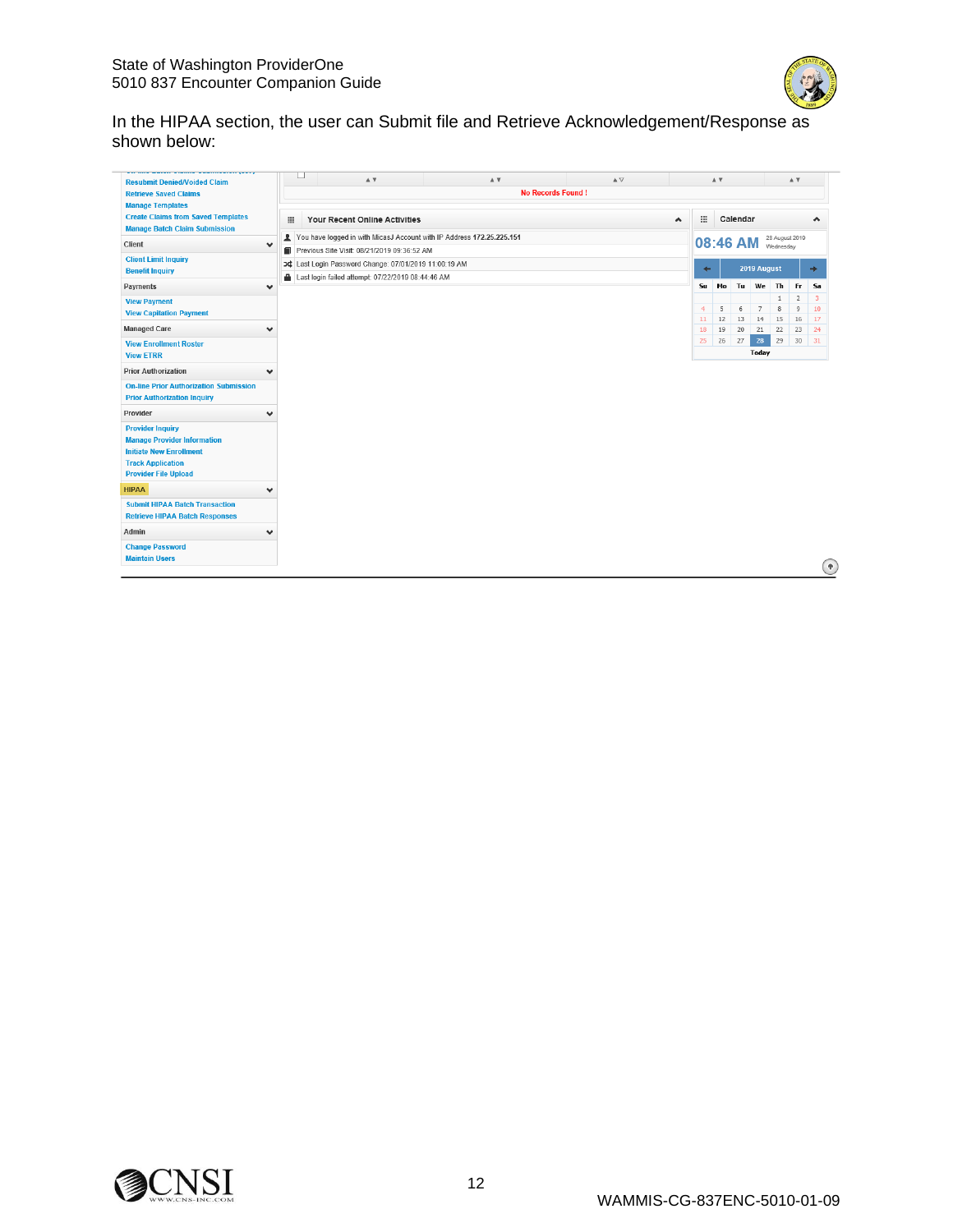

In order to upload a file, the following steps are followed:

Click on the Upload button to upload a HIPAA file

| O<br>Profile: EXT Provider Upload and Download Files<br>$\mathbf{r}$ | Notepad & Reminder |  |   |
|----------------------------------------------------------------------|--------------------|--|---|
| Provider Portal > Batch Attachment Response<br>ボン                    |                    |  |   |
| O Close                                                              |                    |  |   |
| 田                                                                    |                    |  | ۸ |
| <b><i>O</i></b> Upload                                               |                    |  |   |
| Please click on the Upload button to upload your file.               |                    |  |   |

On file upload page click on the Browse button to attach HIPAA file from local file system. After selecting the file from the local file system, press OK to start the upload.

| Attachment - Internet Explorer                                      | $\times$<br>$\Box$                             |
|---------------------------------------------------------------------|------------------------------------------------|
| <b>APrint</b><br><b>O</b> Help                                      |                                                |
| <b>Attachment</b><br>田                                              | $\blacktriangle$                               |
| Please select the file to be uploaded:                              |                                                |
| $\pmb{\ast}$<br>Filename:<br>Browse                                 |                                                |
|                                                                     | <b>O</b> Cancel<br>$\bullet$ ok                |
|                                                                     |                                                |
|                                                                     |                                                |
|                                                                     |                                                |
| Page ID: dlgFileAttachment(Common)Environment: UAT<br>ID: app02_200 | Server Time: 04/15/2020 09:53:08<br><b>PDT</b> |
|                                                                     | $9,125%$ $\rightarrow$<br><b>Add</b>           |

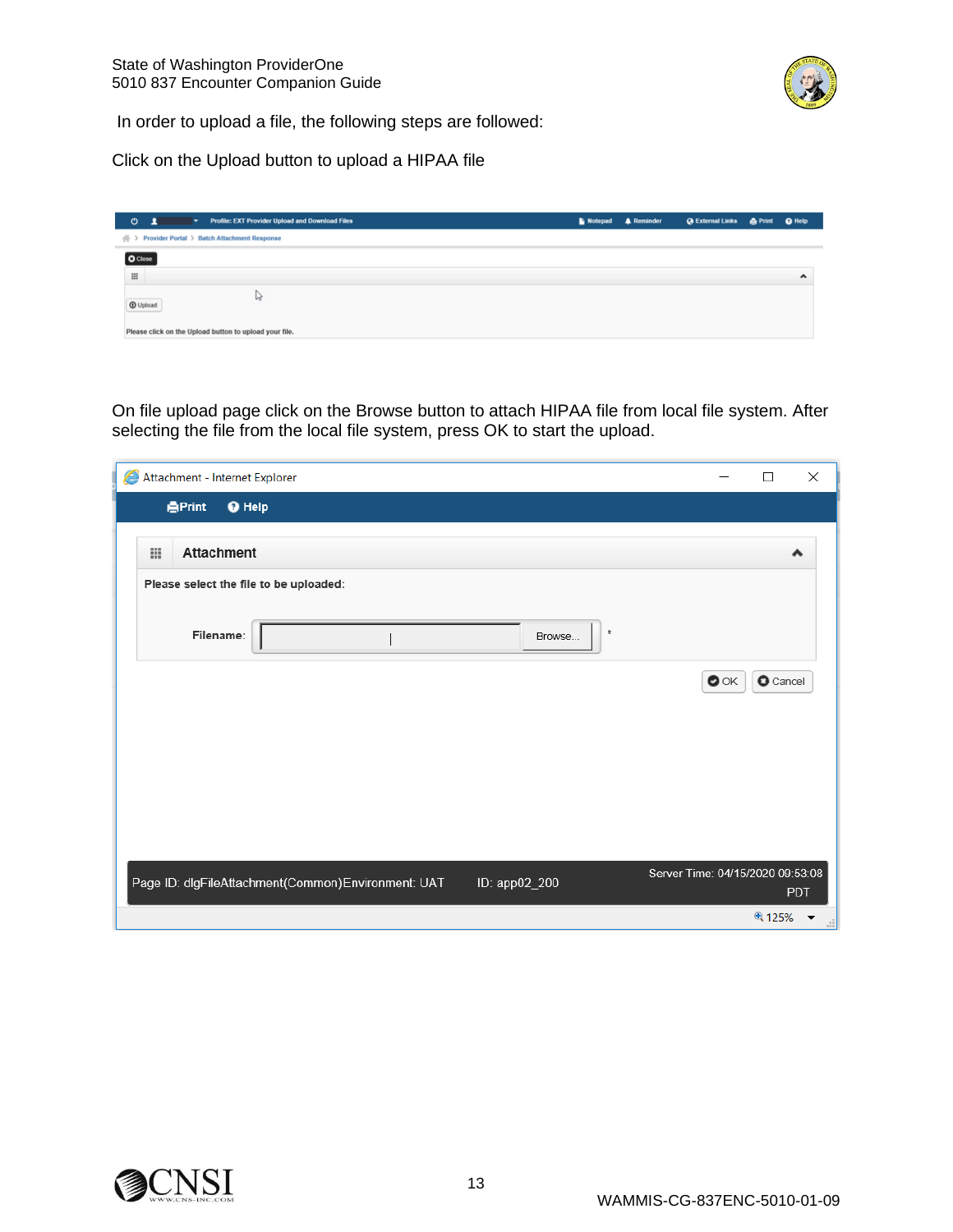

Once the file is uploaded to the ProviderOne system success/failure message is displayed on the screen along with transmission details.

| <b>O</b> Close                                                                                                                                                               |
|------------------------------------------------------------------------------------------------------------------------------------------------------------------------------|
| 噩                                                                                                                                                                            |
|                                                                                                                                                                              |
| <b>1</b> Upload                                                                                                                                                              |
|                                                                                                                                                                              |
| Please click on the Upload button to upload your file.                                                                                                                       |
| <b>Upload File Response</b>                                                                                                                                                  |
|                                                                                                                                                                              |
| Thank You                                                                                                                                                                    |
|                                                                                                                                                                              |
| The following File has been successfully uploaded:                                                                                                                           |
| File Name: HIPAA.105408000.20200415095159.HIPAA.201599810.041320200422.837P.dat                                                                                              |
| Submitter ID: 105408000                                                                                                                                                      |
| Date/Time: 04/15/2020                                                                                                                                                        |
| Your file has been submitted for processing. You can retrieve the response for this file by clicking on this link after 24-hours. Please print this page for your reference. |

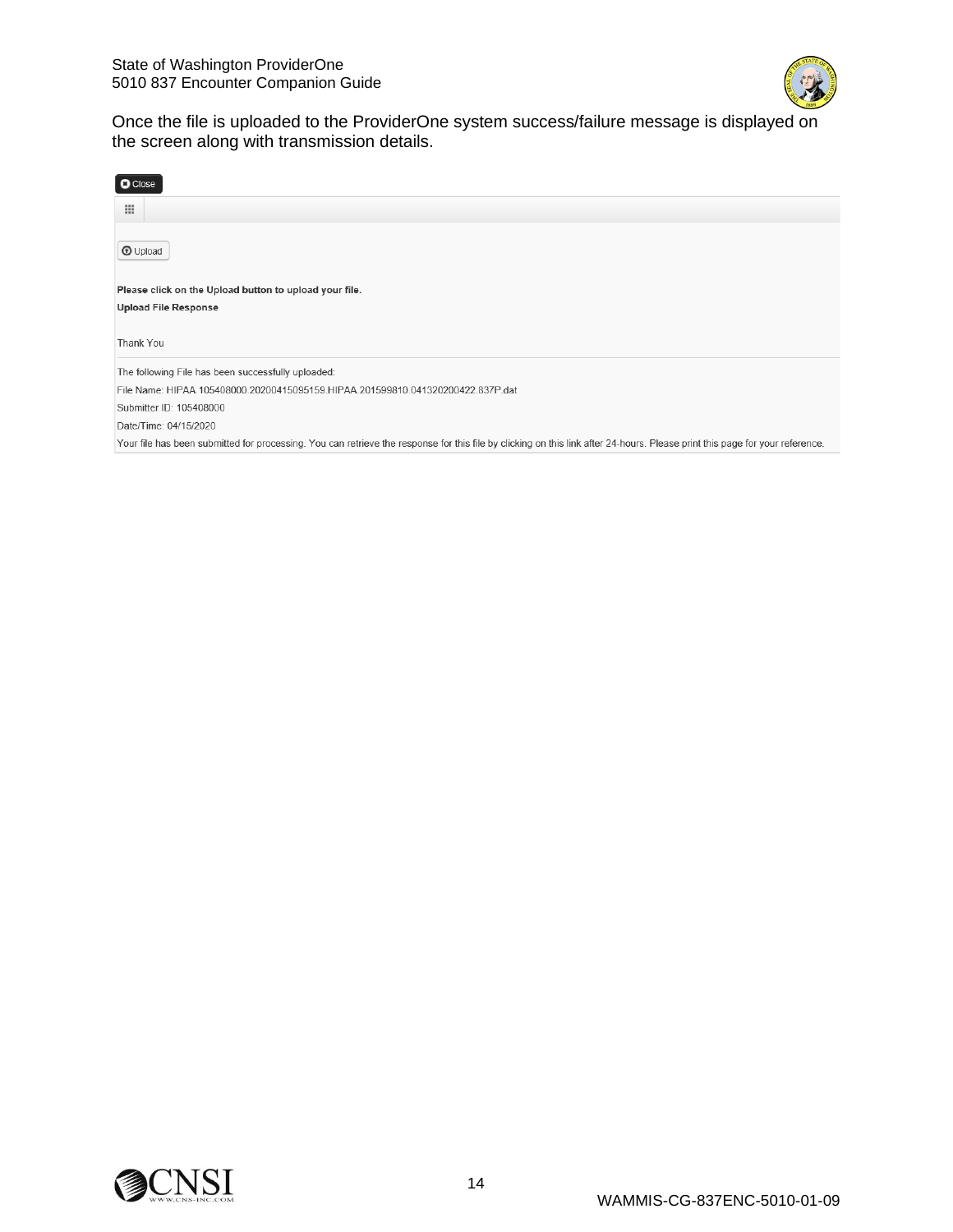

Select Retrieve Acknowledgement/Response option from the HIPAA screen to retrieve Acknowledgements/Responses (TA1, 999, 271, 277, 820, 834, 835, or 277U) as shown below:

| <b>III</b> HIPAA Response/Acknowledgement<br>And Upload/Sent Date v 04/15/2020<br>04/15/2020<br>And<br>And<br>Transaction Type: [337]<br>$Q$ Gs<br>Interchange<br>traviderDine<br>Transaction Acknowledgement Upload/Sent<br>File Name<br>Control<br>TA1 Response File Name<br>939 Response File Name<br>Custom Report Response File<br>Date<br><b>Status</b><br>Туре<br>Number<br>A W<br>A W<br>A W<br>A W<br>$\mathbf{A}$<br>AT.<br>4.7<br>$A$ V<br>AT.<br>HIPAA 105408000 20200415095440 HIPAA 201599811.041320200205.837P.dat 837P<br>04/15/2020 HPAA 105408000.20200415085440.HPAA 201590811.041320200205.837P.dat.hmp TA1.dat HIPAA 105408000.20200415095440.HPAA.201599811.041320200205.837P.dat.hmp Audit.hml HPAA 105408000.20200415080440.HIPAA 105408000.2020<br>Accepted<br>105408000<br>04152020 HIPAA 105408000.22200415081153.HPAA.201569810.041320200422.837P.dat.tmp TA1.dat HIPAA.105408000.20200415086159.HIPAA.201569810.041320200422.837P.dat.tmp Audit.html HPAA.105400002.2037P.dat.tmp Audit.html HPAA.1054<br>HIPAA, 105408000 20200415095159.HIPAA, 201599810.041320200422.837P.dat 837P<br>Accepted<br>105408000<br>04152020 HPAA 105408000.2020041508707.HPAA.201500811.041320200422.837P.dat.tmp TA1.dat HIPAA 105408000.20200415096707-HPAA.201509011.041320200422.837P.dat.tmp Audt.html HPAA 1054030042.837P.dat.tmp Audt.html HPAA 105403004<br>HIPAA, 105408000, 20200415095707, HIPAA, 201599811, 041320200422, 837P, dat 837P<br>105408000<br>Accepted<br>View Page:<br>Citie + Page Count E SaveTokLS<br>Viewing Page: 1 | <b>U</b> you |  |  |  |  |  |  |  |  |  |  |  |
|---------------------------------------------------------------------------------------------------------------------------------------------------------------------------------------------------------------------------------------------------------------------------------------------------------------------------------------------------------------------------------------------------------------------------------------------------------------------------------------------------------------------------------------------------------------------------------------------------------------------------------------------------------------------------------------------------------------------------------------------------------------------------------------------------------------------------------------------------------------------------------------------------------------------------------------------------------------------------------------------------------------------------------------------------------------------------------------------------------------------------------------------------------------------------------------------------------------------------------------------------------------------------------------------------------------------------------------------------------------------------------------------------------------------------------------------------------------------------------------------------------------------------------------------------------------|--------------|--|--|--|--|--|--|--|--|--|--|--|
|                                                                                                                                                                                                                                                                                                                                                                                                                                                                                                                                                                                                                                                                                                                                                                                                                                                                                                                                                                                                                                                                                                                                                                                                                                                                                                                                                                                                                                                                                                                                                               |              |  |  |  |  |  |  |  |  |  |  |  |
|                                                                                                                                                                                                                                                                                                                                                                                                                                                                                                                                                                                                                                                                                                                                                                                                                                                                                                                                                                                                                                                                                                                                                                                                                                                                                                                                                                                                                                                                                                                                                               |              |  |  |  |  |  |  |  |  |  |  |  |
|                                                                                                                                                                                                                                                                                                                                                                                                                                                                                                                                                                                                                                                                                                                                                                                                                                                                                                                                                                                                                                                                                                                                                                                                                                                                                                                                                                                                                                                                                                                                                               |              |  |  |  |  |  |  |  |  |  |  |  |
|                                                                                                                                                                                                                                                                                                                                                                                                                                                                                                                                                                                                                                                                                                                                                                                                                                                                                                                                                                                                                                                                                                                                                                                                                                                                                                                                                                                                                                                                                                                                                               |              |  |  |  |  |  |  |  |  |  |  |  |
|                                                                                                                                                                                                                                                                                                                                                                                                                                                                                                                                                                                                                                                                                                                                                                                                                                                                                                                                                                                                                                                                                                                                                                                                                                                                                                                                                                                                                                                                                                                                                               |              |  |  |  |  |  |  |  |  |  |  |  |
|                                                                                                                                                                                                                                                                                                                                                                                                                                                                                                                                                                                                                                                                                                                                                                                                                                                                                                                                                                                                                                                                                                                                                                                                                                                                                                                                                                                                                                                                                                                                                               |              |  |  |  |  |  |  |  |  |  |  |  |
|                                                                                                                                                                                                                                                                                                                                                                                                                                                                                                                                                                                                                                                                                                                                                                                                                                                                                                                                                                                                                                                                                                                                                                                                                                                                                                                                                                                                                                                                                                                                                               |              |  |  |  |  |  |  |  |  |  |  |  |

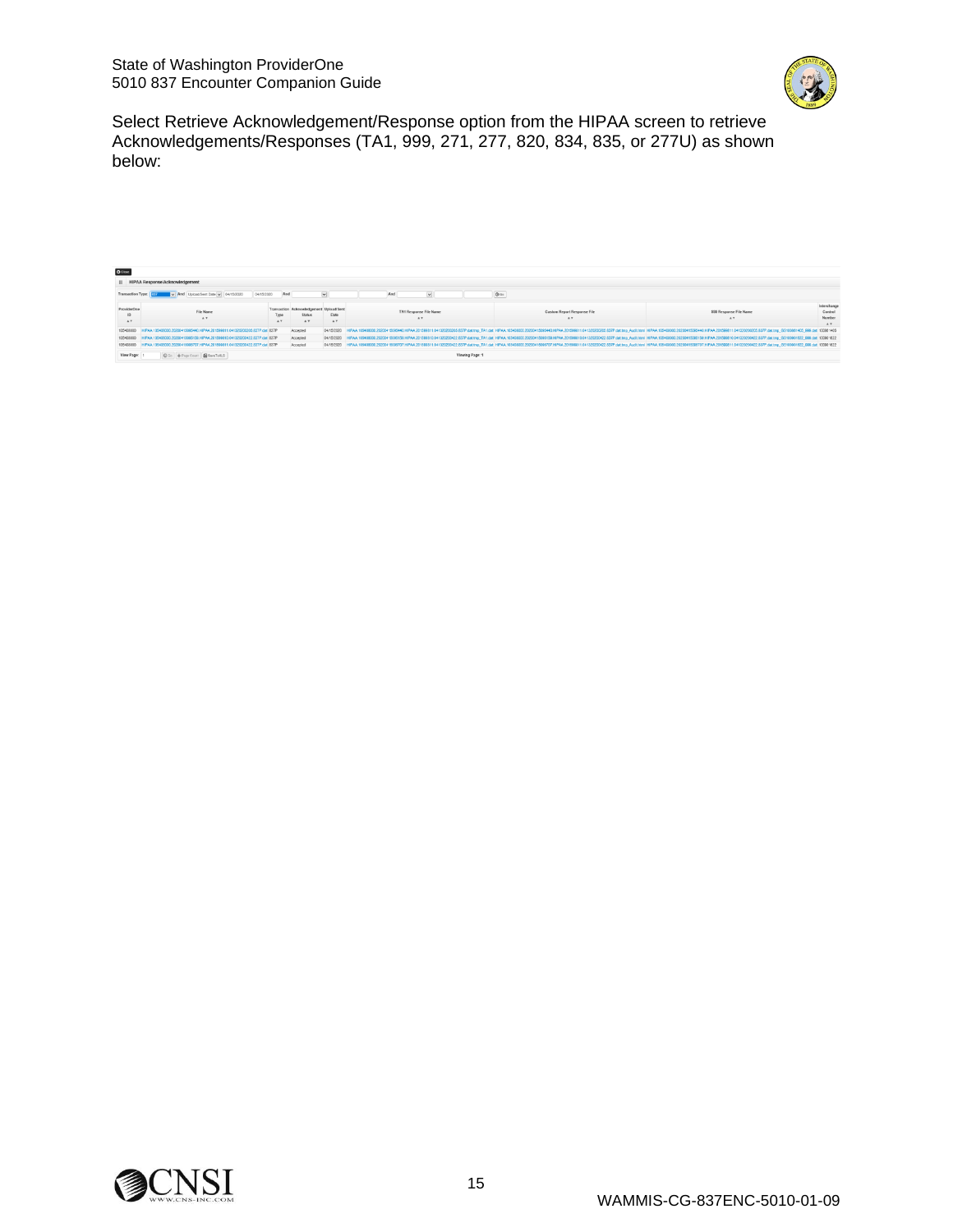

## <span id="page-15-1"></span><span id="page-15-0"></span>**2.3 Set-up, Directory, and File Naming Convention**

### **2.3.1 SFTP Set-up**

Trading partners can contact HIPAA-help@hca.wa.gov for information on establishing connections through the FTP server. Upon completion of set-up, they will receive additional instructions on FTP usage.

#### <span id="page-15-2"></span>**2.3.2 SFTP Directory Naming Convention**

**There would be two categories of folders under Trading Partner's SFPT folders:**

- **1. TEST – Trading Partners should submit and receive their test files under this root folder**
- **2. PROD – Trading Partners should submit and receive their production files under this root folder**
- **3. README – This folder will include messages regarding password update requirements, outage information and general SFTP messages.**

**Following folder will be available under TEST/PROD folder within SFTP root of the Trading Partner:**

**'HIPAA\_Inbound' - This folder should be used to drop the Inbound files that need to be submitted to HCA**

**'HIPAA\_Ack' - Trading partner should look for acknowledgements to the files submitted in this folder. TA1, 999 and custom error report will be available for all the files submitted by the Trading Partner**

**'HIPAA\_Outbound' – X12 outbound transactions generated by HCA will be available in this folder**

**'HIPAA\_Error' – Any inbound file that is not HIPAA compliant or is not recognized by ProviderOne will be moved to this folder**

**'HIPAA Working' – There is no functional use for this folder at this time**

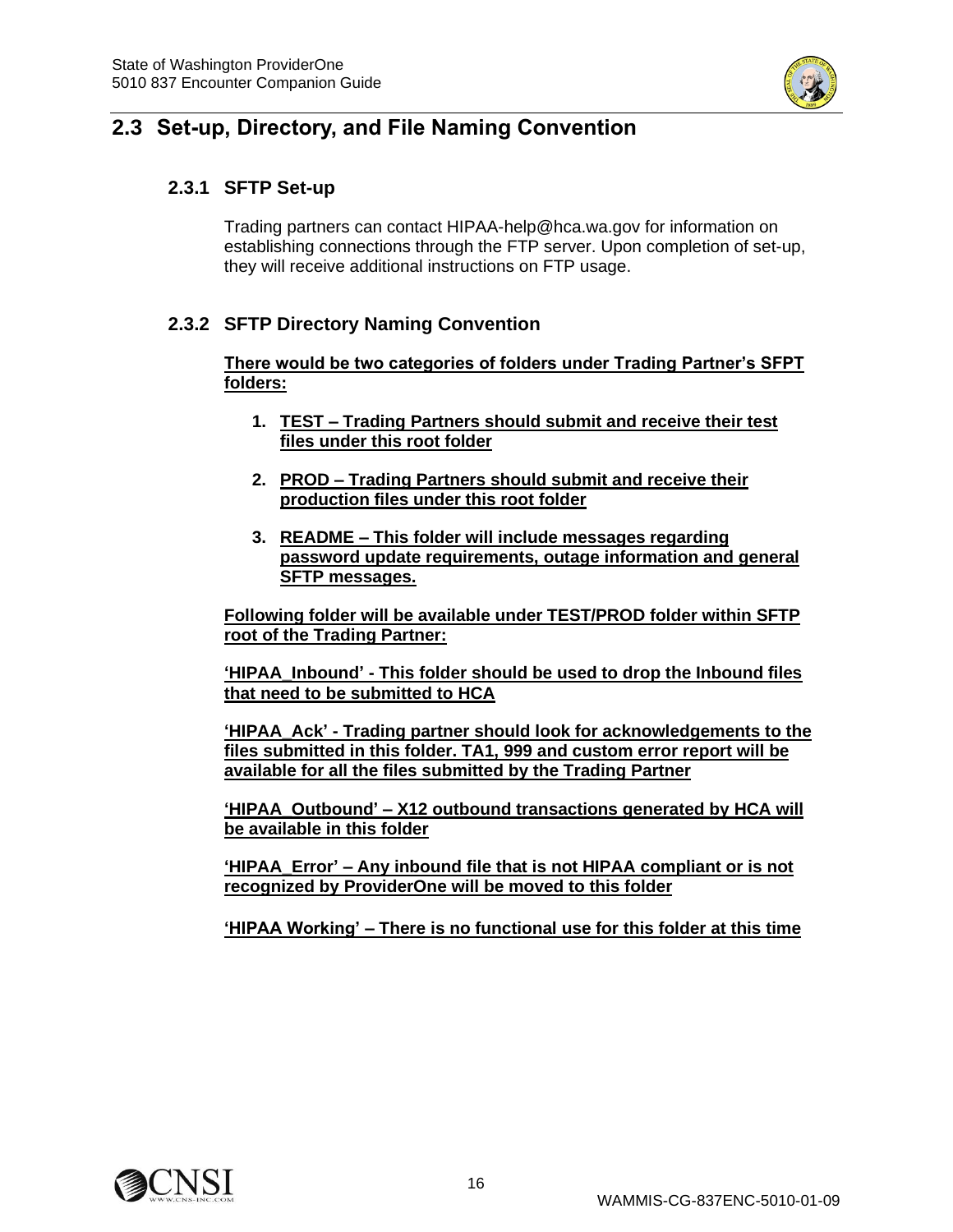

#### **Folder structure will appear as:**



#### <span id="page-16-0"></span>**2.3.3 File Naming Convention**

The HIPAA Subsystem Package is responsible for assisting ProviderOne activities related to Electronic Transfer and processing of Health Care and Health Encounter Data, with a few exceptions or limitations.

HIPAA files are named:

#### **For Inbound transactions:**

HIPAA.<TPId>.<datetimestamp>.<originalfilename>.<dat>

Example of file name: HIPAA.101721500.122620072100\_P\_1.dat

- <TPId> is the Trading Partner Id
- <datetimestamp> is the Date timestamp
- <originalfilename> is the original file name which is submitted by the trading partner.
- All HIPAA submitted files MUST BE **.dat** files or they will not be processed

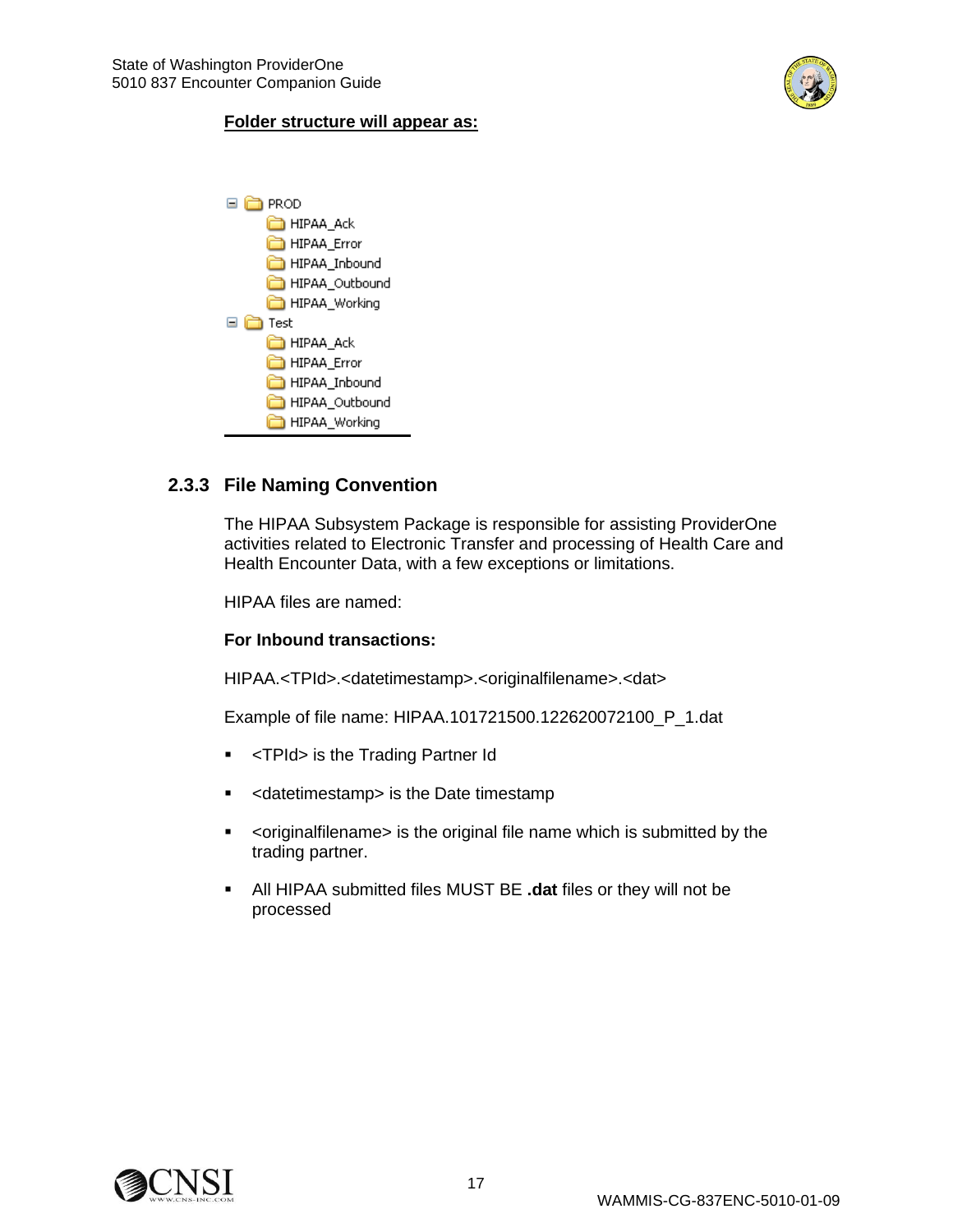

## <span id="page-17-1"></span><span id="page-17-0"></span>**2.4 Transaction Standards**

#### **2.4.1 General Information**

HIPAA standards are specified in the Implementation Guide for each mandated transaction and modified by authorized Addenda. Encounter Transactions utilize both the 837P and 837I Implementation Guides. Currently, the 837P has one Addendum and the 837I transaction has two Addenda. These Addenda have been adopted as final and are incorporated into HCA requirements.

An overview of requirements specific to the transaction can be found in the 837P and 837I Implementation Guides. Implementation Guides contain information related to:

- Format and content of interchanges and functional groups
- Format and content of the header, detailer and trailer segments specific to the transaction
- Code sets and values authorized for use in the transaction
- Allowed exceptions to specific transaction requirements

Transmission sizes are limited based on two factors:

- Number of Segments/Records allowed by HIPAA Standards
- HCA file size limitations

HIPAA standards limits the size of the transaction (ST-SE envelope) to a maximum of 5000 CLM segments.

HCA limits a file size to 50 MB while uploading HIPAA files through the ProviderOne web portal and 100 MB through FTP.

#### <span id="page-17-2"></span>**2.4.2 Data Format**

#### **Delimiters**

The ProviderOne will use the following delimiters on outbound transactions:

- Data element separator, Asterisk,  $(*)$
- Sub-element Separator, Colon, (:)

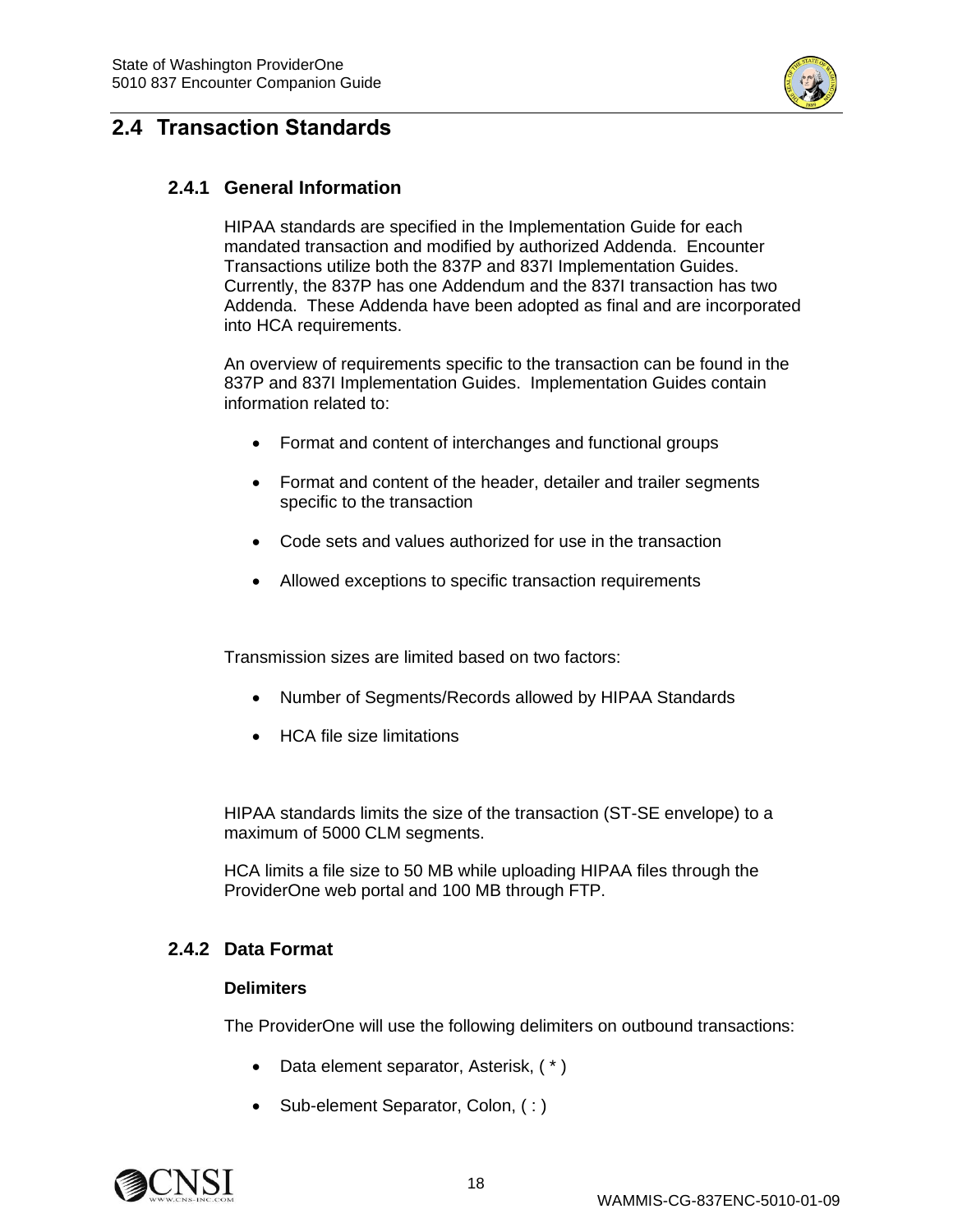

- Segment Terminator, Tilde,  $($   $\sim$   $)$
- Repetition Separator, Caret, (^)

### <span id="page-18-0"></span>**2.4.3 Data Interchange Conventions**

When accepting 837 Encounters transactions from trading partners, HCA follows HIPAA standards. These standards involve Interchange (ISA/IEA) and Functional Group (GS/GE) Segments or "outer envelopes". All 837 Encounters Transactions should follow the HIPAA guideline. Please refer to the 837 Implementation Guide for ISA/IEA envelop, GS/GE functional group and ST/SE transaction specifications.

The ISA/IEA Interchange Envelope, unlike most ASC X12 data structures has fixed field length. The entire data length of the data element should be considered and padded with spaces if the data element length is less than the field length.

### <span id="page-18-1"></span>**2.4.4 Acknowledgement Procedures**

Once the file is submitted by the trading partner and is successfully received by the ProviderOne system, a response in the form of TA1 and 999 acknowledgment transactions will be placed in appropriate folder (on the SFTP server) of the trading partner. The ProviderOne system generates positive TA1 and positive 999 acknowledgements, if the submitted HIPAA file meets HIPAA standards related to syntax and data integrity. For files that do not meet the HIPAA standards, a negative TA1 and/or negative 999 are generated and sent to the trading partner.

#### <span id="page-18-2"></span>**2.4.5 Rejected Transmissions and Transactions**

837 Encounters will be rejected if the file does not meet HIPAA standards for syntax, data integrity and structure (Strategic National Implementation Process (SNIP) type 1 and 2).

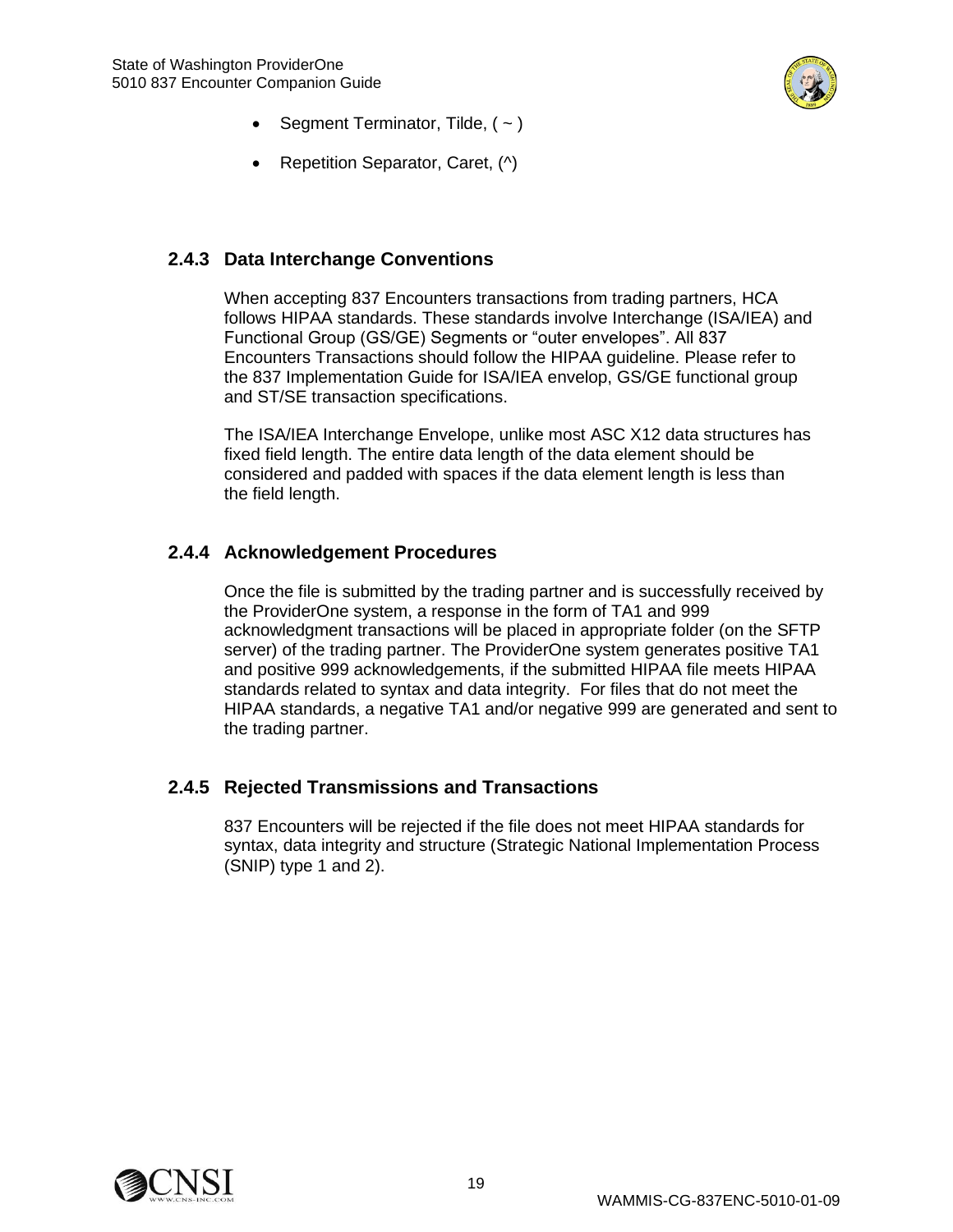

# <span id="page-19-0"></span>**3 Transaction Specifications**

## **837 Professional Encounters**

| Page                            | Loop                                    | <b>Segment</b> | <b>Data</b><br><b>Element</b> | <b>Element Name</b>                             | <b>Comments</b>                                                                                                                                                                           |  |  |  |  |  |  |  |
|---------------------------------|-----------------------------------------|----------------|-------------------------------|-------------------------------------------------|-------------------------------------------------------------------------------------------------------------------------------------------------------------------------------------------|--|--|--|--|--|--|--|
|                                 | <b>Interchange Control Header (ISA)</b> |                |                               |                                                 |                                                                                                                                                                                           |  |  |  |  |  |  |  |
| <b>ISA</b><br>Envelope<br>App.C |                                         |                | 01                            | Authorization<br>Information<br>Qualifier       | Please use '00'.                                                                                                                                                                          |  |  |  |  |  |  |  |
| App.C                           | Envelope                                | <b>ISA</b>     | 03                            | Security<br>Information<br>Qualifier            | Please use '00'.                                                                                                                                                                          |  |  |  |  |  |  |  |
| App.C                           | Envelope                                | <b>ISA</b>     | 05                            | Interchange ID<br>Qualifier                     | Please use 'ZZ'.                                                                                                                                                                          |  |  |  |  |  |  |  |
| App.C                           | Envelope                                | <b>ISA</b>     | 06                            | Interchange<br>Sender ID                        | Please use the nine-digit<br>alphanumeric submitter ID<br>assigned during the enrollment<br>process, followed by spaces<br>(e.g. 1234567AA).                                              |  |  |  |  |  |  |  |
| App.C                           | Envelope                                | <b>ISA</b>     | 07                            | Interchange ID<br>Qualifier                     | Please use 'ZZ'.                                                                                                                                                                          |  |  |  |  |  |  |  |
| App.C                           | Envelope                                | <b>ISA</b>     | 08                            | Interchanger<br><b>Receiver ID</b>              | Please enter '77045' followed by<br>spaces.                                                                                                                                               |  |  |  |  |  |  |  |
| App.C                           | Envelope                                | <b>ISA</b>     | 11                            | Repetition<br>Separator                         | Please use '^'.                                                                                                                                                                           |  |  |  |  |  |  |  |
| App.C                           | Envelope                                | <b>ISA</b>     | 16                            | Component<br>Element<br>Separator               | Please use ":'.                                                                                                                                                                           |  |  |  |  |  |  |  |
|                                 |                                         |                |                               | <b>Functional Group Header (GS)</b>             |                                                                                                                                                                                           |  |  |  |  |  |  |  |
| App.C                           | Envelope                                | GS             | 02                            | Application<br>Sender Code                      | Please use the nine-digit<br>alphanumeric submitter ID<br>assigned during the enrollment<br>process. This should be the<br>same as Loop 1000A, Data<br>Element NM109<br>(e.g. 1234567AA). |  |  |  |  |  |  |  |
| App.C                           | Envelope                                | <b>GS</b>      | 03                            | Applications<br><b>Receivers Code</b>           | Please use '77045'.                                                                                                                                                                       |  |  |  |  |  |  |  |
|                                 |                                         |                |                               | <b>Beginning Hierarchical Transaction (BHT)</b> |                                                                                                                                                                                           |  |  |  |  |  |  |  |

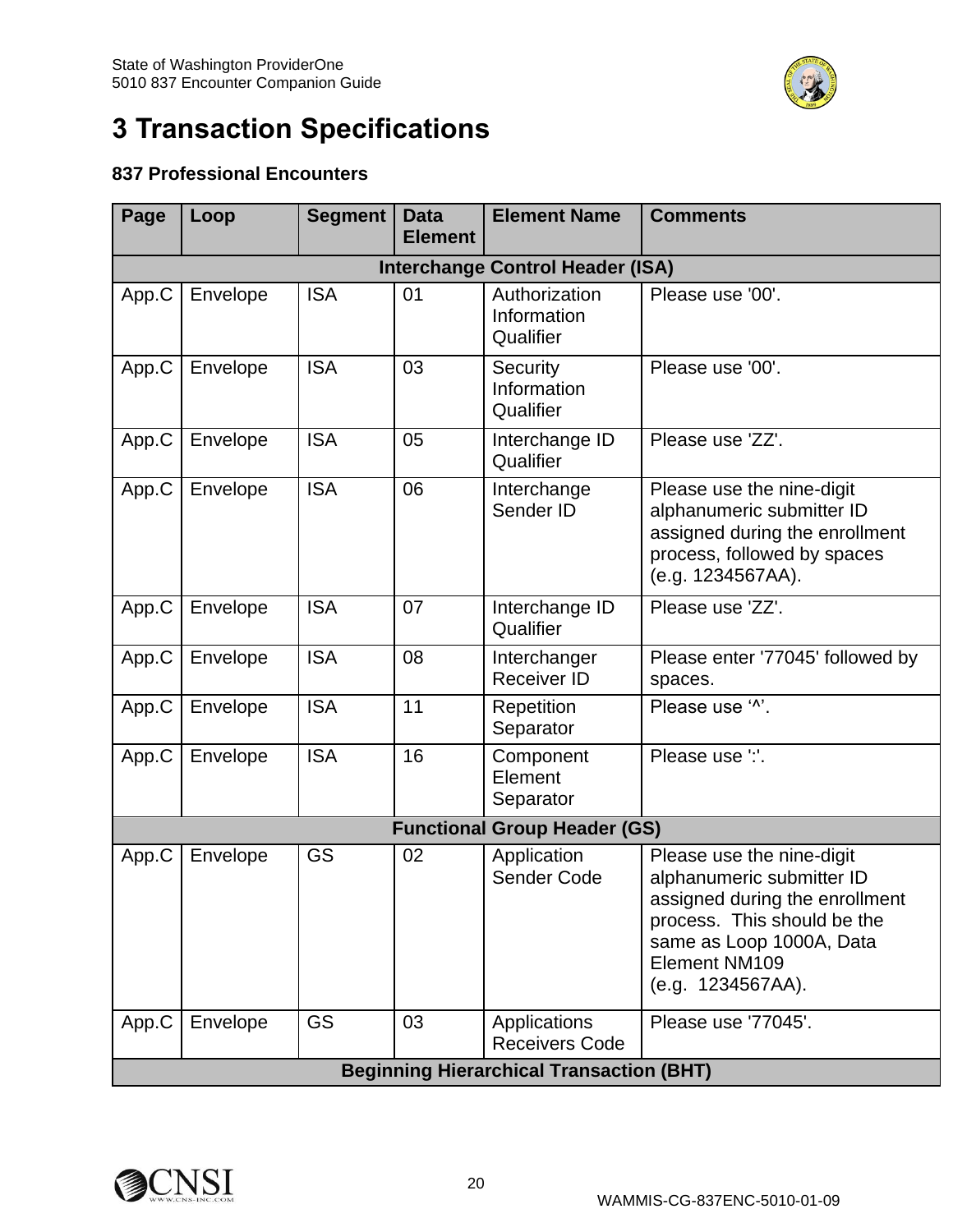

| 71                                 | Header                    | <b>BHT</b>      | 02                                | <b>Transaction Set</b><br><b>Purpose Code</b>                                                                    | Please use<br>'00'.                                                                                                                                                    |  |  |  |  |
|------------------------------------|---------------------------|-----------------|-----------------------------------|------------------------------------------------------------------------------------------------------------------|------------------------------------------------------------------------------------------------------------------------------------------------------------------------|--|--|--|--|
| 72                                 | Header                    | <b>BHT</b>      | 06                                | Claim or<br>Encounter<br>Indicator                                                                               | Please use 'RP' for encounter.                                                                                                                                         |  |  |  |  |
| <b>Submitter Name (Loop 1000A)</b> |                           |                 |                                   |                                                                                                                  |                                                                                                                                                                        |  |  |  |  |
| 75                                 | 1000A                     | NM <sub>1</sub> | 09                                | Submitter ID                                                                                                     | Please use the nine-digit<br>alphanumeric submitter ID<br>assigned during the enrollment<br>process<br>(e.g. 1234567AA).<br>This should be the same as ISA06           |  |  |  |  |
|                                    |                           |                 |                                   | <b>Receiver Name (1000B)</b>                                                                                     | and GS02.                                                                                                                                                              |  |  |  |  |
| 80                                 | 1000B                     | NM <sub>1</sub> | 03                                | <b>Receiver Name</b>                                                                                             | Please enter 'WA State HCA'.                                                                                                                                           |  |  |  |  |
|                                    |                           |                 |                                   |                                                                                                                  |                                                                                                                                                                        |  |  |  |  |
| 80                                 | 1000B                     | NM <sub>1</sub> | 09                                | Receiver<br><b>Primary Identifier</b>                                                                            | Please use '77045'.                                                                                                                                                    |  |  |  |  |
|                                    |                           |                 |                                   | <b>Billing Provider Specialty Information (2000A)</b>                                                            |                                                                                                                                                                        |  |  |  |  |
| 83                                 | 2000A                     | <b>PRV</b>      |                                   |                                                                                                                  | NOTE: For medical and<br>behavioral health encounters this<br>must always be the taxonomy for<br>the provider who billed the MCO.                                      |  |  |  |  |
|                                    |                           |                 |                                   | <b>Billing Provider Name (2010AA)</b>                                                                            |                                                                                                                                                                        |  |  |  |  |
| 88                                 | 2010AA<br>NM <sub>1</sub> |                 |                                   | NOTE: For medical and<br>behavioral health encounters this<br>must always be the provider who<br>billed the MCO. |                                                                                                                                                                        |  |  |  |  |
|                                    |                           |                 |                                   | <b>Subscriber Information (Loop 2000B)</b>                                                                       |                                                                                                                                                                        |  |  |  |  |
| 117                                | 2000B                     | <b>SBR</b>      | 03<br>Reference<br>Identification |                                                                                                                  | SBR03 is not used for medical or<br>behavioral health (BH)<br>encounters submitted by MCOs.<br>For BH-ASO encounters please<br>enter the BH-ASO unique<br>consumer ID. |  |  |  |  |
| 118                                | 2000B                     | <b>SBR</b>      | 09                                | <b>Claim Filing</b><br>Please enter 'MC'.<br>Indicator Code.                                                     |                                                                                                                                                                        |  |  |  |  |
|                                    |                           |                 |                                   | <b>Subscriber Name (Loop 2010BA)</b>                                                                             |                                                                                                                                                                        |  |  |  |  |

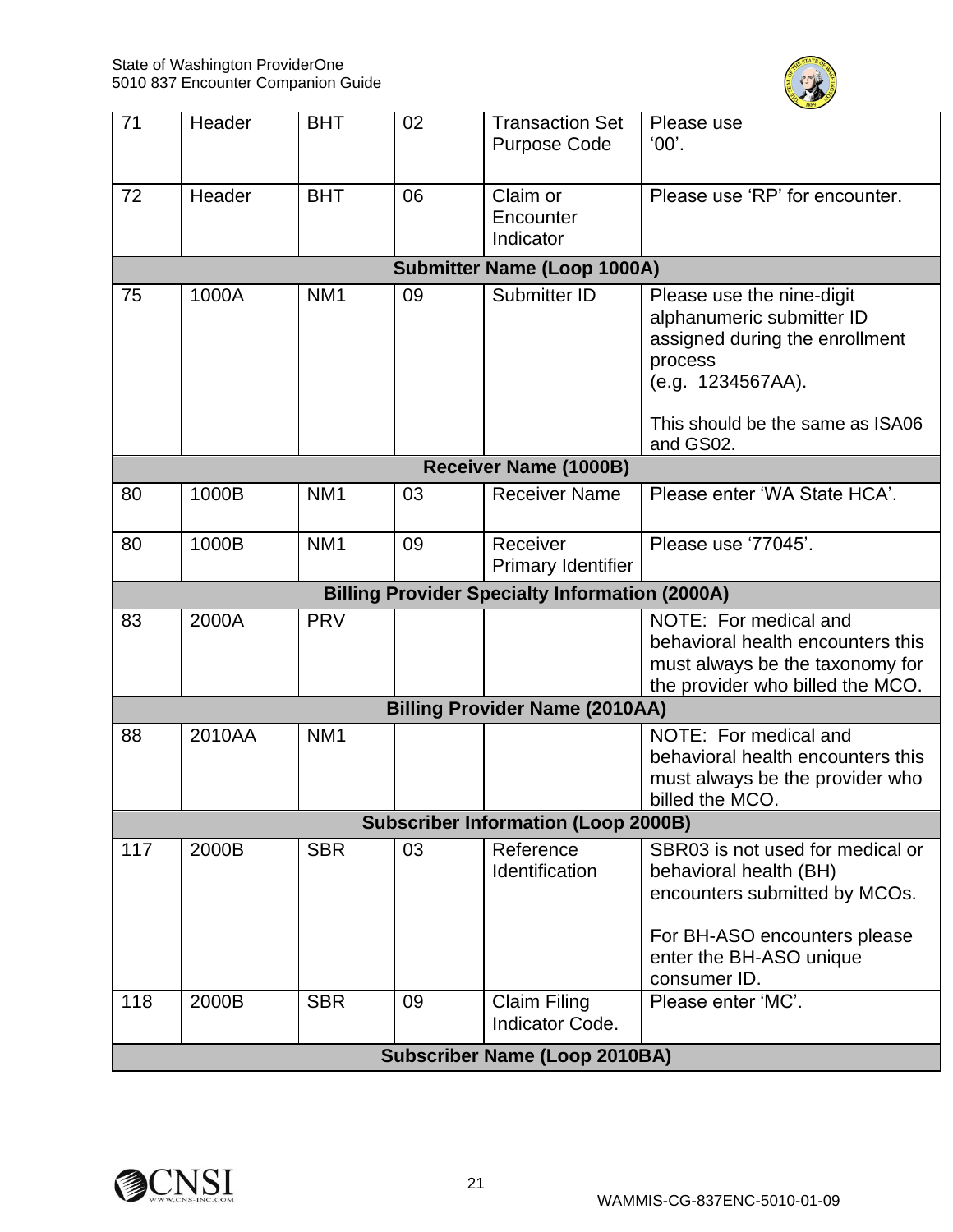

| 123                                     | 2010BA | NM <sub>1</sub> | 09 | Identification<br>Code                                         | For medical and behavioral health<br>(BH) encounters submitted by<br><b>MCOs for Medicaid clients,</b><br>please enter the ProviderOne<br>Client ID. This ID is 11 digits in<br>length and is alphanumeric in the<br>following format: nine numeric<br>digits followed by 'WA'.<br>Example: 123456789WA<br>For behavioral health (BH)<br>encounters submitted by BH-<br>ASOs for non-Medicaid clients,<br>please enter the BH-ASO unique<br>consumer ID. (This is the same<br>information reported in Loop<br>2000B SBR03.) |  |
|-----------------------------------------|--------|-----------------|----|----------------------------------------------------------------|-----------------------------------------------------------------------------------------------------------------------------------------------------------------------------------------------------------------------------------------------------------------------------------------------------------------------------------------------------------------------------------------------------------------------------------------------------------------------------------------------------------------------------|--|
| <b>Subscriber Address (Loop 2010BA)</b> |        |                 |    |                                                                |                                                                                                                                                                                                                                                                                                                                                                                                                                                                                                                             |  |
| 124                                     | 2010BA | N <sub>3</sub>  |    |                                                                | NOTE: For homeless clients<br>please enter 'unknown' in N301.                                                                                                                                                                                                                                                                                                                                                                                                                                                               |  |
|                                         |        |                 |    | Subscriber City/State/ZIP Code (Loop 2010BA)                   |                                                                                                                                                                                                                                                                                                                                                                                                                                                                                                                             |  |
| 125                                     | 2010BA | N <sub>4</sub>  |    |                                                                | NOTE: For homeless clients<br>please enter the city, state and<br>zip code for the service provider.                                                                                                                                                                                                                                                                                                                                                                                                                        |  |
|                                         |        |                 |    | <b>Subscriber Demographic Information (Loop 2010BA)</b>        |                                                                                                                                                                                                                                                                                                                                                                                                                                                                                                                             |  |
| 127                                     | 2010BA | <b>DMG</b>      |    |                                                                | NOTE: HCA requires the DMG<br>segment to be submitted as the<br>patient is always the subscriber.                                                                                                                                                                                                                                                                                                                                                                                                                           |  |
|                                         |        |                 |    | Payer Name (Loop 2010BB)                                       |                                                                                                                                                                                                                                                                                                                                                                                                                                                                                                                             |  |
| 133                                     | 2010BB | NM <sub>1</sub> | 03 | Payer Name -<br>Name<br>last/Organization<br>Name              | Please enter 'WA State HCA'.                                                                                                                                                                                                                                                                                                                                                                                                                                                                                                |  |
| 133                                     | 2010BB | NM <sub>1</sub> | 09 | Payer ID                                                       | Please use '77045'.                                                                                                                                                                                                                                                                                                                                                                                                                                                                                                         |  |
|                                         |        |                 |    | <b>Billing Provider Secondary Identification (Loop 2010BB)</b> |                                                                                                                                                                                                                                                                                                                                                                                                                                                                                                                             |  |
| 140                                     | 2010BB | <b>REF</b>      |    |                                                                | Note: This segment is used to<br>identify the MCO and BH-ASO<br>ProviderOne ID.                                                                                                                                                                                                                                                                                                                                                                                                                                             |  |

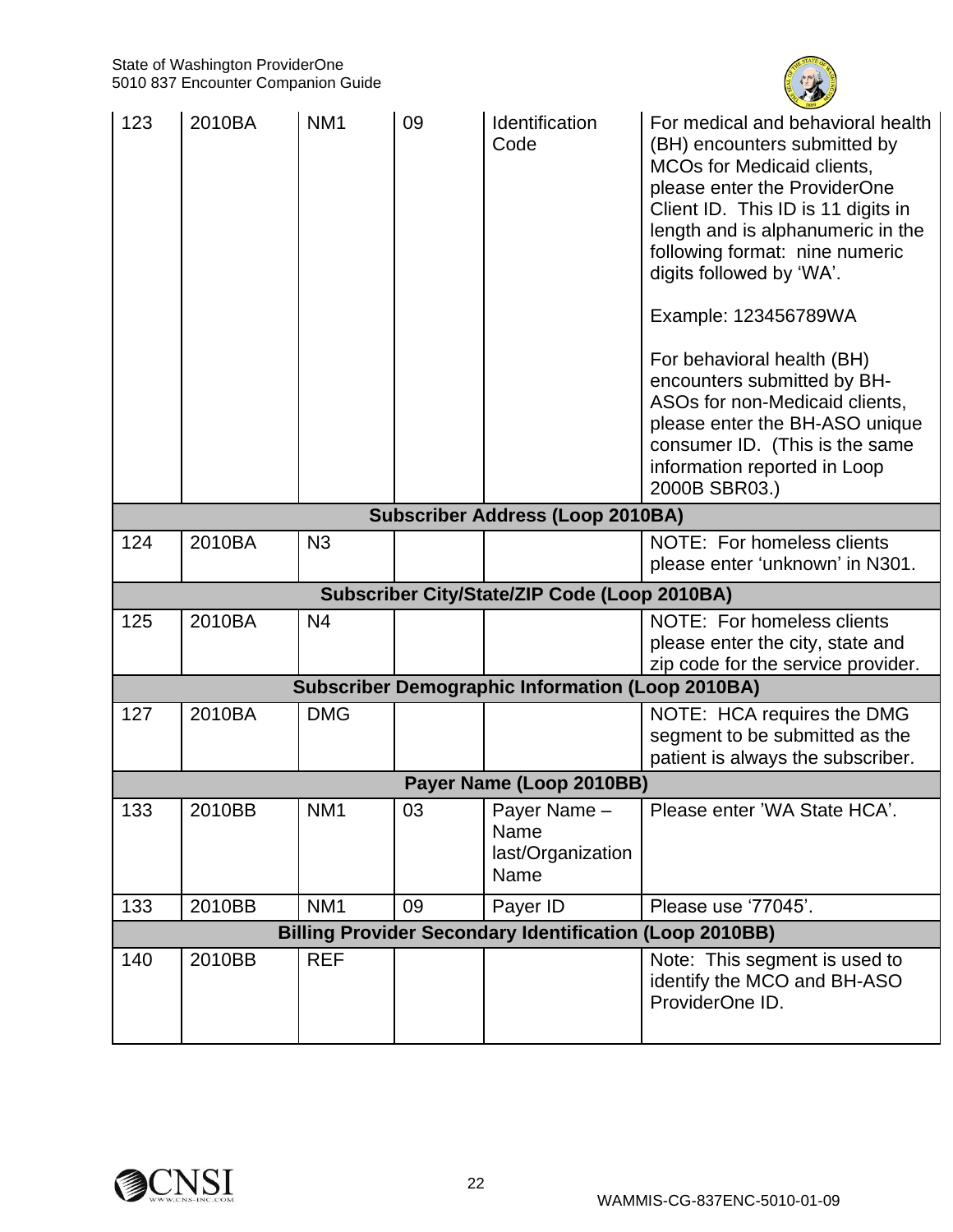

| 140                          | 2010BB | <b>REF</b> | 01 | <b>Billing Provider</b><br>Secondary ID<br>Qualifier   | Please use 'G2' to identify the<br>ProviderOne ID.                                                                                      |  |  |  |  |  |
|------------------------------|--------|------------|----|--------------------------------------------------------|-----------------------------------------------------------------------------------------------------------------------------------------|--|--|--|--|--|
| 141                          | 2010BB | <b>REF</b> | 02 | <b>Billing Provider</b><br>Secondary ID                | Please enter nine-digit<br>alphanumeric ProviderOne ID.                                                                                 |  |  |  |  |  |
|                              |        |            |    | <b>Claim Information (Loop 2300)</b>                   |                                                                                                                                         |  |  |  |  |  |
| Date - Admission (Loop 2300) |        |            |    |                                                        |                                                                                                                                         |  |  |  |  |  |
| 176                          | 2300   | <b>DTP</b> |    |                                                        | NOTE: Used only for medical<br>and BH encounters submitted by<br>MCOs when appropriate. Not<br>used for BH-ASO submitted<br>encounters. |  |  |  |  |  |
|                              |        |            |    | Date - Discharge (Loop 2300)                           |                                                                                                                                         |  |  |  |  |  |
| 177                          | 2300   | <b>DTP</b> |    |                                                        | NOTE: Used only for medical<br>and BH encounters submitted by<br>MCOs when appropriate. Not<br>used for BH-ASO submitted<br>encounters. |  |  |  |  |  |
|                              |        |            |    | <b>Prior Authorization (Loop 2300)</b>                 |                                                                                                                                         |  |  |  |  |  |
|                              |        | <b>REF</b> | 01 | Reference<br>Identification<br>Qualifier               | Please enter 'G1'.                                                                                                                      |  |  |  |  |  |
|                              |        | <b>REF</b> | 02 | Reference<br>Identification                            | Please enter the nine-digit<br>Evidence-Based Practice (EBP)<br>code.                                                                   |  |  |  |  |  |
|                              |        |            |    | Payer Claim Control Number (Loop 2300)                 |                                                                                                                                         |  |  |  |  |  |
| 196                          | 2300   | <b>REF</b> | 02 | Reference<br>Identification                            | Please enter the 18 digit<br>Transaction Control Number (TCN)<br>of claim when CLM05-3 indicates<br>the claim is a replacement or void. |  |  |  |  |  |
|                              |        |            |    | <b>Medical Record Number (Loop 2300)</b>               |                                                                                                                                         |  |  |  |  |  |
| 204                          | 2300   | <b>REF</b> |    | <b>Claim Pricing/Repricing Information (Loop 2300)</b> | Used only for BH-ASO submitted<br>encounters when appropriate.<br>Not used for medical or BH<br>encounters submitted by MCOs.           |  |  |  |  |  |

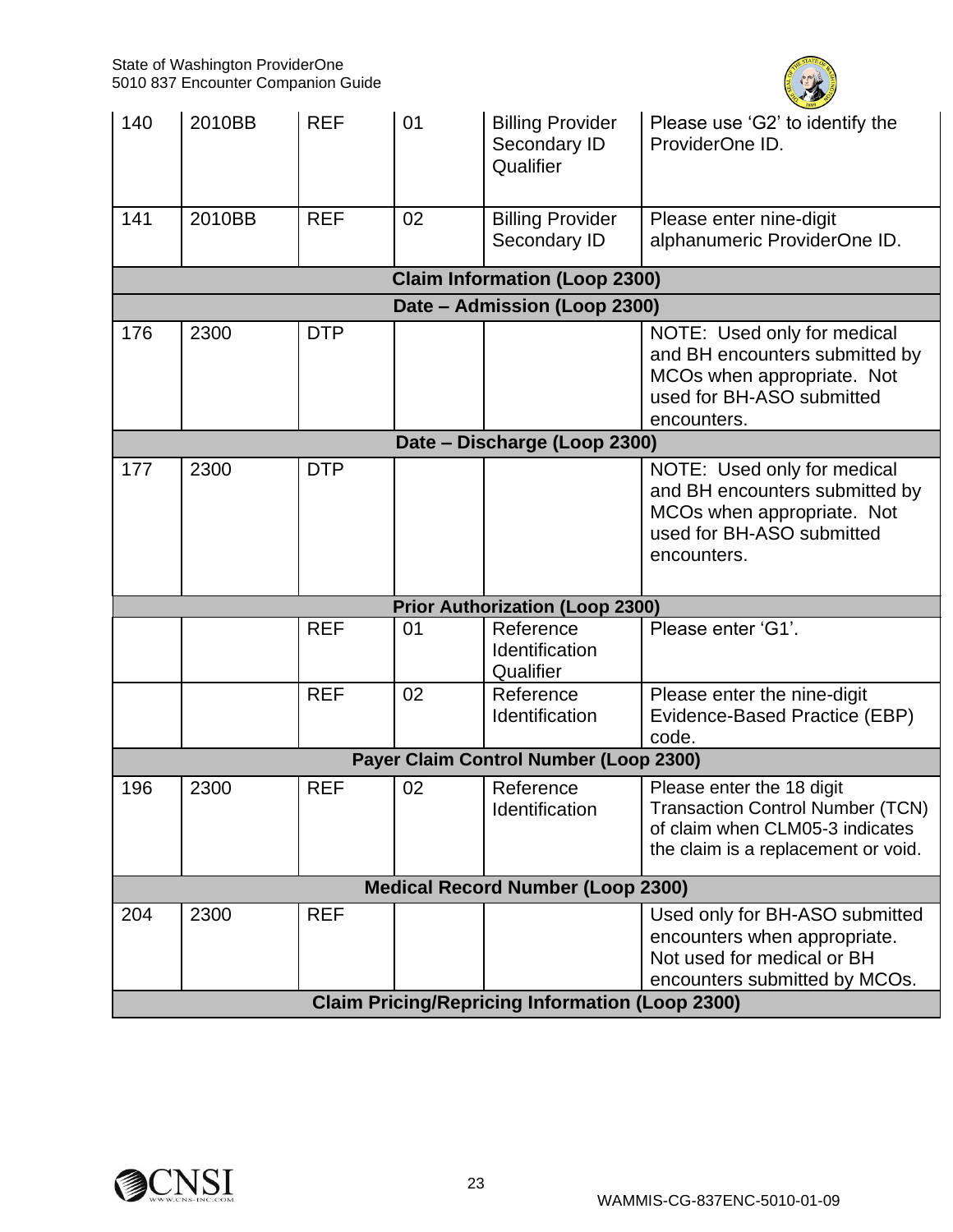

| 253 | 2300  | <b>HCP</b>      |    |                                                                 | NOTE: Used only for medical<br>and BH encounters submitted by<br>MCOs when appropriate. Not<br>used for BH-ASO submitted<br>encounters.                                                                      |
|-----|-------|-----------------|----|-----------------------------------------------------------------|--------------------------------------------------------------------------------------------------------------------------------------------------------------------------------------------------------------|
| 253 | 2300  | <b>HCP</b>      | 01 | Pricing/Repricing<br>Methodology                                | Please enter based on how the<br>MCO reimbursed the claim:<br>'00' = Claim denied by MCO;<br>or<br>'02' = MCO paid a non-capitated<br>amount;<br>or<br>'07' = MCO paid based on a<br>capitation arrangement. |
| 253 | 2300  | <b>HCP</b>      | 02 | Monetary<br>Amount - Total<br><b>Claim Paid</b><br>Amount       | MCOs to report the 'Amount Paid'<br>(amount that MCO paid) to the<br>Billing/Pay-to provider or \$0.00 if<br>MCO denied the claim.                                                                           |
| 253 | 2300  | <b>HCP</b>      | 03 | Monetary<br>Amount                                              | <b>MCO Allowed Amount (Usual and</b><br>Customary)                                                                                                                                                           |
|     |       |                 |    | <b>Referring Provider Name (Loop 2310A)</b>                     |                                                                                                                                                                                                              |
| 258 | 2310A | NM <sub>1</sub> |    |                                                                 | NOTE: Used only for medical<br>and BH encounters submitted by<br>MCOs when appropriate. Not<br>used for BH-ASO submitted<br>encounters.                                                                      |
|     |       |                 |    | <b>Referring Provider Secondary Identification (Loop 2310A)</b> |                                                                                                                                                                                                              |
| 260 | 2310A | <b>REF</b>      |    |                                                                 | NOTE: Used only for medical<br>and BH encounters submitted by<br>MCOs when appropriate. Not<br>used for BH-ASO submitted<br>encounters.                                                                      |
|     |       |                 |    | <b>Rendering Provider Name (Loop 2310B)</b>                     |                                                                                                                                                                                                              |
| 263 | 2310B | NM <sub>1</sub> |    |                                                                 | NOTE: Used only for medical<br>and BH encounters submitted by<br>MCOs. Not used for encounters<br>submitted by BH-ASOs as<br>professional encounters are not<br>reported below the CMHA level.               |
|     |       |                 |    |                                                                 | Service Facility Location Secondary Identification (Loop 2310C)                                                                                                                                              |

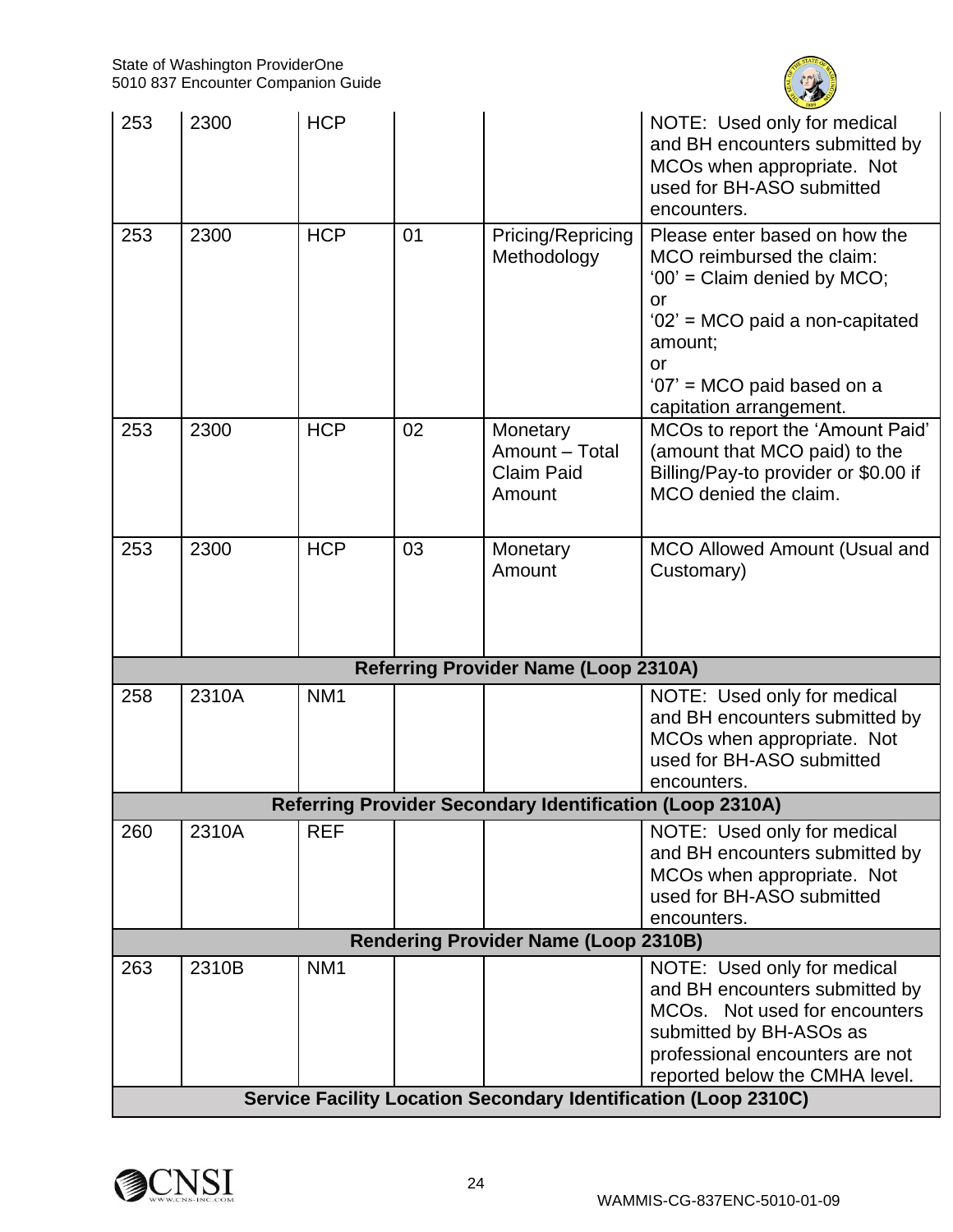

| 275 | 2310C | <b>REF</b> | 01 | Reference<br>Identification<br>Qualifier                  | Please enter 'G2'.                                                                                                                                                                                                                                     |
|-----|-------|------------|----|-----------------------------------------------------------|--------------------------------------------------------------------------------------------------------------------------------------------------------------------------------------------------------------------------------------------------------|
| 276 | 2310C | <b>REF</b> | 02 | Reference<br>Identification                               | Please enter the site-specific,<br>Department of Health (DOH)<br>License Number. Provide just the<br>certification number and do not<br>include preceding characters (i.e.,<br>BHA.FS.60872639). DO NOT use<br>the DSHS-DBHR Legacy License<br>Number. |
|     |       |            |    | <b>Other Subscriber Information (Loop 2320)</b>           |                                                                                                                                                                                                                                                        |
| 298 | 2320  | <b>SBR</b> | 09 | <b>Claim Filing</b><br><b>Indicator Code</b>              | Please use 'MB' when submitting<br><b>Medicare Crossover Claims;</b><br>otherwise use 'MC'.                                                                                                                                                            |
|     |       |            |    | Line Note (Loop 2400)                                     |                                                                                                                                                                                                                                                        |
| 465 | 2400  | <b>NTE</b> | 01 | Note Reference<br>Code                                    | $MCO -$ use appropriate code.                                                                                                                                                                                                                          |
|     |       |            |    |                                                           | BH-ASO - use 'ADD'.                                                                                                                                                                                                                                    |
| 465 | 2400  | <b>NTE</b> | 02 | <b>Line Note Text</b>                                     | $MCO -$ use as needed per the IG.                                                                                                                                                                                                                      |
|     |       |            |    |                                                           | BH-ASO - refer to BHDS data<br>dictionary.                                                                                                                                                                                                             |
|     |       |            |    | Line Pricing/Re-pricing Information (Loop 2400)           |                                                                                                                                                                                                                                                        |
| 413 | 2400  | <b>HCP</b> |    |                                                           | NOTE: Used only for medical<br>and BH encounters submitted by<br>MCOs when appropriate. Not<br>used for BH-ASO submitted<br>encounters.                                                                                                                |
| 413 | 2400  | <b>HCP</b> | 01 | Pricing/Re-<br>pricing<br>Methodology                     | Please enter based on how the<br>MCO reimbursed the claim:<br>'00' = Claim denied by MCO;<br>or<br>'02' = MCO paid a non-capitated<br>amount;<br>or<br>'07' = MCO paid based on a<br>capitation arrangement.                                           |
| 413 | 2400  | <b>HCP</b> | 02 | Monetary<br>Amount - Total<br><b>Claim Paid</b><br>Amount | MCOs to report the 'Amount Paid'<br>(amount that MCO paid) to the<br>Billing/Pay-to provider or \$0.00 if<br>MCO denied the claim.                                                                                                                     |

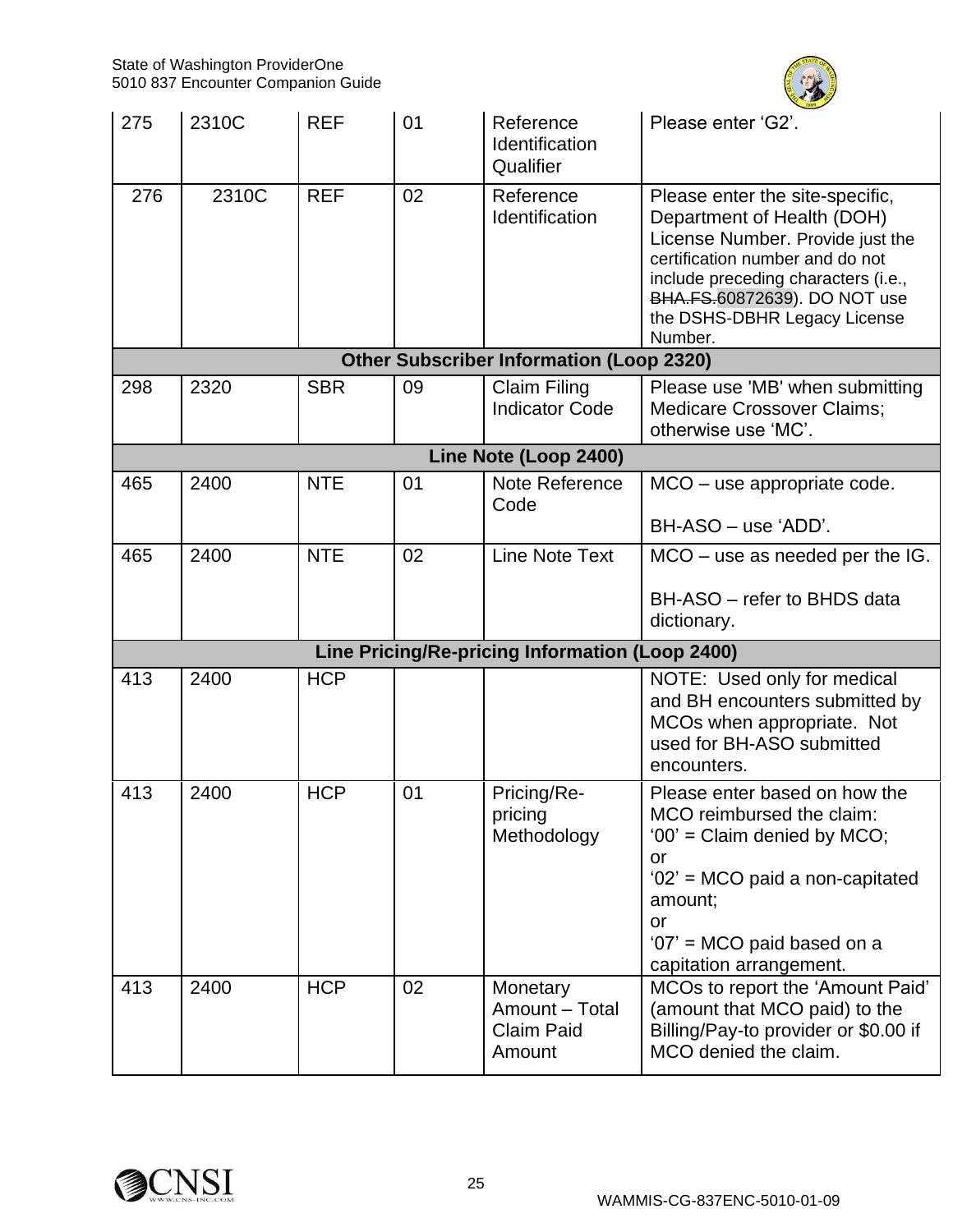

| 413                                         | 2400  | <b>HCP</b>      | 03 | Monetary<br>Amount                       | MCO Allowed Amount (Usual and<br>Customary)                                                                                                                                                                                                            |  |  |
|---------------------------------------------|-------|-----------------|----|------------------------------------------|--------------------------------------------------------------------------------------------------------------------------------------------------------------------------------------------------------------------------------------------------------|--|--|
| 420                                         | 2400  | <b>HCP</b>      | 11 | Unit or Basis For<br>Measurement<br>Code | MCOs to use appropriate unit<br>qualifier per IG.                                                                                                                                                                                                      |  |  |
| 420                                         | 2400  | <b>HCP</b>      | 12 | Quantity                                 | MCOs to report number of paid<br>units.                                                                                                                                                                                                                |  |  |
| <b>Rendering Provider Name (Loop 2420A)</b> |       |                 |    |                                          |                                                                                                                                                                                                                                                        |  |  |
| 431                                         | 2420A | NM <sub>1</sub> |    |                                          | NOTE: Not used for BH-ASO<br>submitted encounters as<br>professional encounters are not<br>reported below the CMHA level.                                                                                                                              |  |  |
|                                             |       |                 |    |                                          | <b>Service Facility Location Secondary Identification (Loop 2420C)</b>                                                                                                                                                                                 |  |  |
| 447                                         | 2420C | <b>REF</b>      | 01 | Reference<br>Identification<br>Qualifier | Please enter 'G2'.                                                                                                                                                                                                                                     |  |  |
| 448                                         | 2420C | <b>REF</b>      | 02 | Reference<br>Identification              | Please enter the site-specific,<br>Department of Health (DOH)<br>License Number. Provide just the<br>certification number and do not<br>include preceding characters (i.e.,<br>BHA.FS.60872639). DO NOT use<br>the DSHS-DBHR Legacy License<br>Number. |  |  |

## **837 Institutional Encounters**

| Page                              | Loop            | <b>Segment</b> | <b>Data</b><br><b>Element</b> | <b>Element Name</b>                       | <b>Comments</b>  |  |  |  |  |
|-----------------------------------|-----------------|----------------|-------------------------------|-------------------------------------------|------------------|--|--|--|--|
| <b>INTERCHANGE CONTROL HEADER</b> |                 |                |                               |                                           |                  |  |  |  |  |
| App.C.4                           | <b>ENVELOPE</b> | <b>ISA</b>     | 01                            | Authorization<br>Information<br>Qualifier | Please use '00'. |  |  |  |  |
| App.C.4                           | <b>ENVELOPE</b> | <b>ISA</b>     | 03                            | Security<br>Information<br>Qualifier      | Please use '00'. |  |  |  |  |

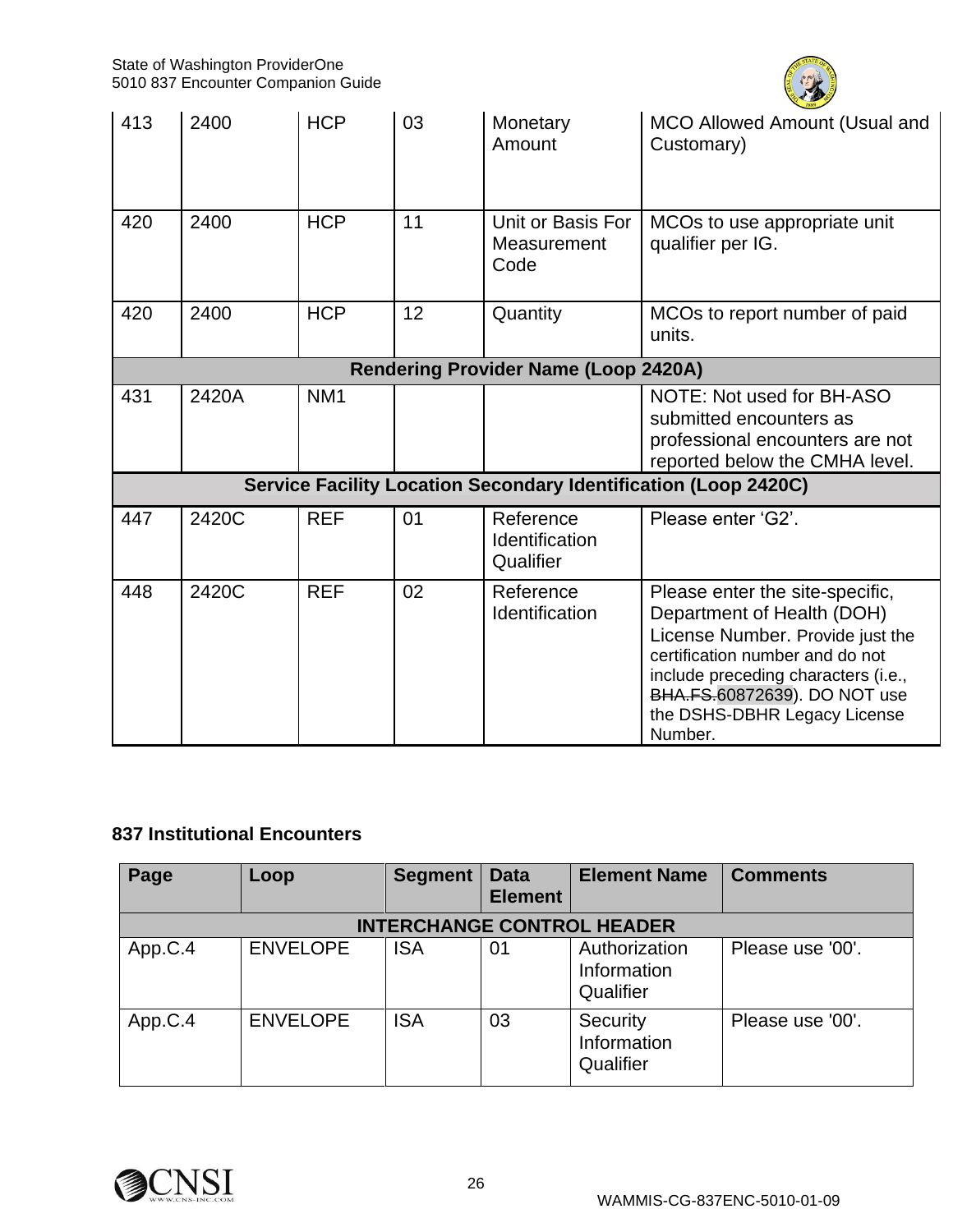

| App.C.4 | <b>ENVELOPE</b> | <b>ISA</b>                     | 05 | Interchange ID<br>Qualifier                   | Please use 'ZZ'.                                                                                                                                                                                    |
|---------|-----------------|--------------------------------|----|-----------------------------------------------|-----------------------------------------------------------------------------------------------------------------------------------------------------------------------------------------------------|
| App.C.4 | <b>ENVELOPE</b> | <b>ISA</b>                     | 06 | Interchange<br>Sender ID                      | Please use the nine-<br>digit alphanumeric<br>submitter ID<br>assigned during the<br>enrollment process<br>followed by spaces<br>(e.g. 1234567AA).                                                  |
| App.C.5 | <b>ENVELOPE</b> | <b>ISA</b>                     | 07 | Interchange ID<br>Qualifier                   | Please use 'ZZ'.                                                                                                                                                                                    |
| App.C.5 | <b>ENVELOPE</b> | <b>ISA</b>                     | 08 | Interchange<br><b>Receiver ID</b>             | Please enter '77045'<br>followed by spaces.                                                                                                                                                         |
| App.C.5 | <b>ENVELOPE</b> | <b>ISA</b>                     | 11 | Repetition<br>Separator                       | Please use '^'.                                                                                                                                                                                     |
| App.C.6 | <b>ENVELOPE</b> | <b>ISA</b>                     | 16 | Component<br>Element<br>Separator             | Please use ":.                                                                                                                                                                                      |
|         |                 | <b>FUNCTIONAL GROUP HEADER</b> |    |                                               |                                                                                                                                                                                                     |
| App.C.7 | <b>ENVELOPE</b> | <b>GS</b>                      | 02 | Application<br>Sender's Code                  | Please use the nine-<br>digit alphanumeric<br>submitter ID<br>assigned during the<br>enrollment process.<br>This should be the<br>same as Loop<br>1000A, Data<br>Element NM109<br>(e.g. 1234567AA). |
| App.C.7 | <b>ENVELOPE</b> | <b>GS</b>                      | 03 | Application<br>Receiver's<br>Code             | Please use '77045'.                                                                                                                                                                                 |
|         |                 |                                |    | <b>Beginning of Hierarchical Transaction</b>  |                                                                                                                                                                                                     |
| 68      | <b>HEADER</b>   | <b>BHT</b>                     | 02 | <b>Transaction Set</b><br><b>Purpose Code</b> | Please use '00' for<br>Original.                                                                                                                                                                    |
| 69      | <b>HEADER</b>   | <b>BHT</b>                     | 06 | Transaction<br><b>Type Code</b>               | Please use 'RP' for<br>encounters.                                                                                                                                                                  |
|         |                 | Loop ID 1000A - Submitter Name |    |                                               |                                                                                                                                                                                                     |

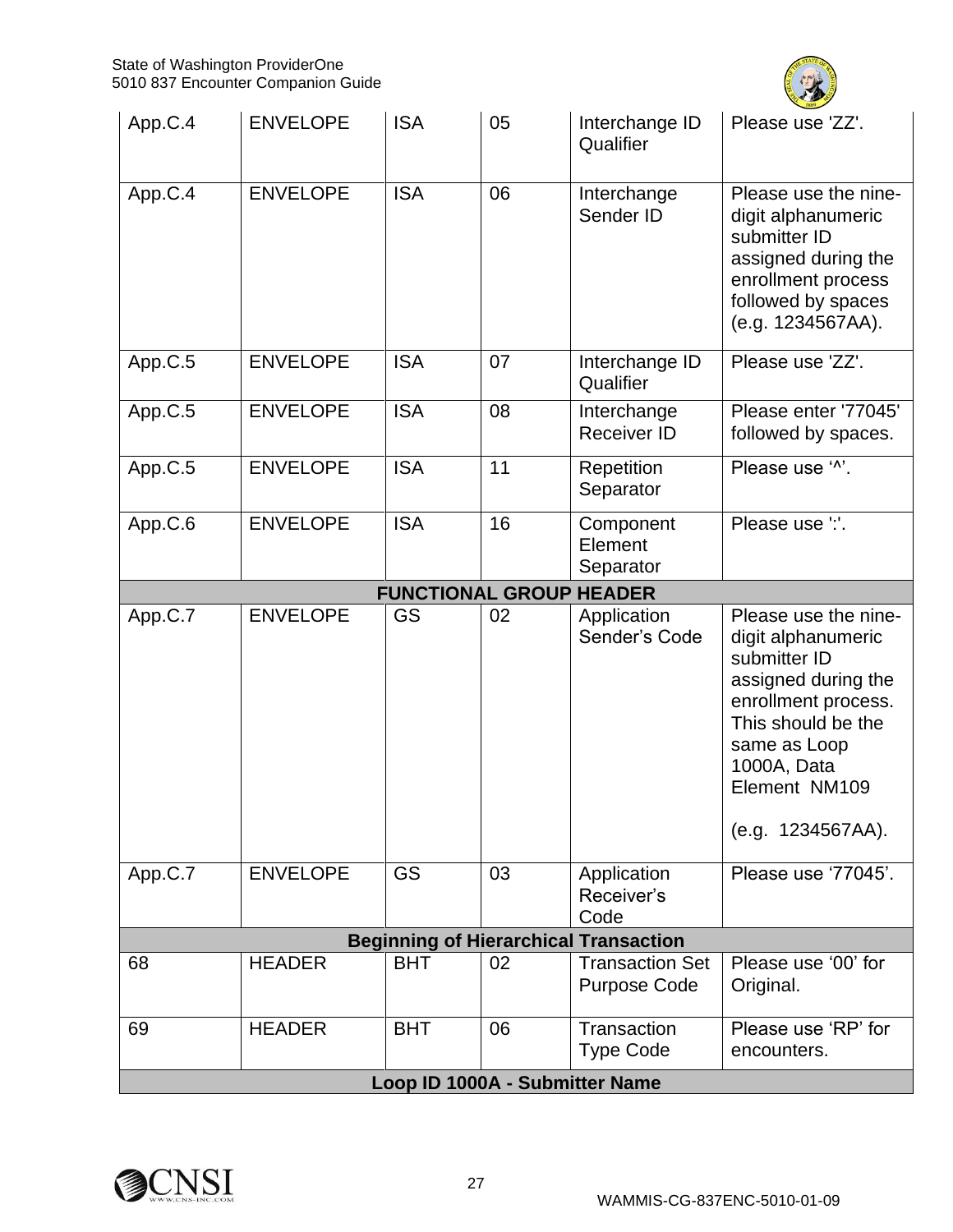

| 72  | 1000A  | NM <sub>1</sub>               | 09                            | Identification<br>Code                             | Please use the nine-<br>digit alphanumeric<br>submitter ID<br>assigned during the<br>enrollment process<br>(e.g. 1234567AA).                                |
|-----|--------|-------------------------------|-------------------------------|----------------------------------------------------|-------------------------------------------------------------------------------------------------------------------------------------------------------------|
|     |        | Loop ID 1000B - Receiver Name |                               |                                                    |                                                                                                                                                             |
| 77  | 1000B  | NM <sub>1</sub>               | 03                            | Name Last or<br>Organization<br>Name               | Please use 'WA<br>State HCA'.                                                                                                                               |
| 77  | 1000B  | NM <sub>1</sub>               | 09                            | Identification<br>Code                             | Please use '77045'.                                                                                                                                         |
|     |        |                               |                               | <b>Billing Provider Specialty Information</b>      |                                                                                                                                                             |
| 80  | 2000A  | <b>PRV</b>                    |                               |                                                    | NOTE: For medical<br>and BH encounters<br>this must always be<br>the taxonomy for the<br>provider who billed<br>the MCO.                                    |
|     |        |                               |                               | Loop ID 2010AA - Billing Provider Name             |                                                                                                                                                             |
| 85  | 2010AA | NM <sub>1</sub>               |                               |                                                    | NOTE: For medical<br>and BH encounters<br>this must always be<br>the provider who<br>billed the MCO.                                                        |
|     |        |                               | <b>Subscriber Information</b> |                                                    |                                                                                                                                                             |
| 110 | 2000B  | <b>SBR</b>                    | 03                            | Group or Policy<br>number                          | SBR03 is not used<br>for medical or BH<br>encounters<br>submitted by MCOs.<br>For BH-ASO<br>encounters please<br>enter the BH-ASO<br>Unique consumer<br>ID. |
| 110 | 2000B  | <b>SBR</b>                    | 09                            | <b>Claim Filing</b>                                | Please use 'MC'.                                                                                                                                            |
|     |        |                               |                               | <b>Indicator Code</b>                              |                                                                                                                                                             |
| 114 | 2010BA | NM <sub>1</sub>               | 09                            | Loop ID 2010BA - Subscriber Name<br>Identification | For medical and BH                                                                                                                                          |
|     |        |                               |                               | code                                               | encounters<br>submitted by MCOs<br>for Medicaid clients,<br>please enter the                                                                                |

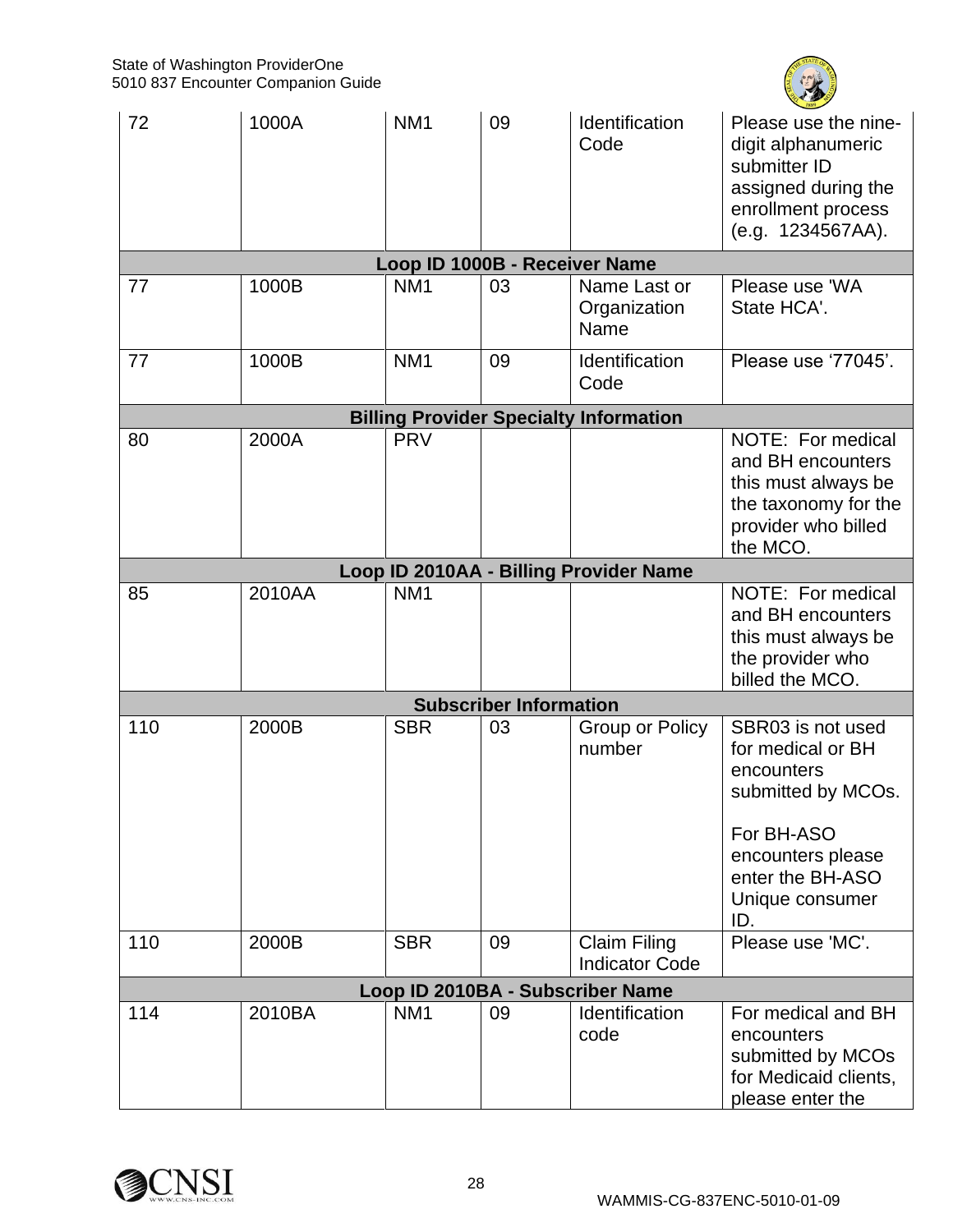|     |        |                                       |                           |                                           | <b>ProviderOne Client</b><br>ID. This ID is 11<br>digits in length and<br>is alphanumeric in<br>the following format:<br>nine numeric digits<br>followed by 'WA'.<br>Example:<br>123456789WA<br>For BH encounters<br>submitted by BH- |
|-----|--------|---------------------------------------|---------------------------|-------------------------------------------|---------------------------------------------------------------------------------------------------------------------------------------------------------------------------------------------------------------------------------------|
|     |        |                                       |                           |                                           | ASOs for non-<br>Medicaid clients,<br>please enter the BH-<br>ASO unique<br>consumer ID. (This<br>is the same<br>information reported<br>in Loop 2000B<br><b>SBR03.)</b>                                                              |
|     |        |                                       | <b>Subscriber Address</b> |                                           |                                                                                                                                                                                                                                       |
| 115 | 2010BA | N3                                    |                           |                                           | NOTE: For<br>homeless clients<br>please enter<br>'unknown' in N301.                                                                                                                                                                   |
|     |        | <b>Subscriber City/State/Zip Code</b> |                           |                                           |                                                                                                                                                                                                                                       |
| 116 | 2010BA | N4                                    |                           |                                           | NOTE: For<br>homeless clients<br>please enter the city,<br>state and zip code<br>for the service<br>provider.                                                                                                                         |
|     |        |                                       |                           | <b>Subscriber Demographic Information</b> |                                                                                                                                                                                                                                       |
| 118 | 2010BA | <b>DMG</b>                            |                           |                                           | <b>NOTE: HCA requires</b><br>the DMG segment to<br>be submitted as the<br>patient is always the<br>subscriber.                                                                                                                        |
|     |        | Loop ID 2010BB - Payer Name           |                           |                                           |                                                                                                                                                                                                                                       |
| 123 | 2010BB | NM <sub>1</sub>                       | 03                        | Last Name or<br>Organization<br>Name      | Please use 'WA<br>State HCA'.                                                                                                                                                                                                         |



**CENT**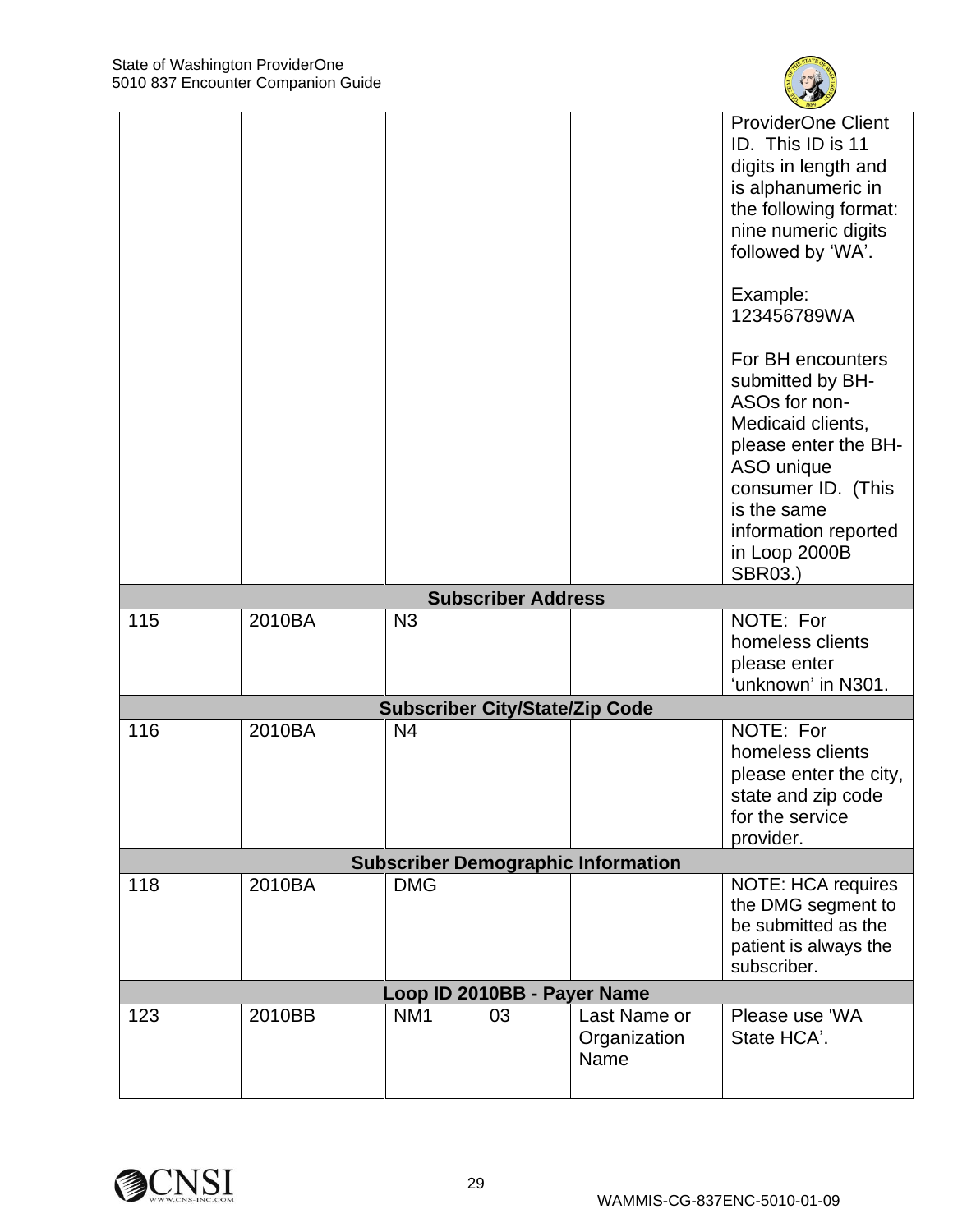

| 123                                              | 2010BB | NM <sub>1</sub>                        | 09     | Identification<br>Code                           | Please use '77045'.                                                                                                                                     |  |  |  |
|--------------------------------------------------|--------|----------------------------------------|--------|--------------------------------------------------|---------------------------------------------------------------------------------------------------------------------------------------------------------|--|--|--|
|                                                  |        |                                        |        | <b>Billing Provider Secondary Identification</b> |                                                                                                                                                         |  |  |  |
| 129                                              | 2010BB | <b>REF</b>                             | 01     | Reference<br>Identification<br>Qualifier         | Please use 'G2'.                                                                                                                                        |  |  |  |
| 130                                              | 2010BB | <b>REF</b>                             | 02     | Reference<br>Identification                      | Please enter nine-<br>digit, ProviderOne ID<br>for the MCO or BH-<br>ASO here.                                                                          |  |  |  |
|                                                  |        | Loop ID 2300 - Claim Information       |        |                                                  |                                                                                                                                                         |  |  |  |
| 145                                              | 2300   | <b>CLM</b>                             | $05-1$ | <b>Facility Code</b><br>Value                    | MCO - Please enter<br>appropriate place of<br>service code.<br>BH-ASO - Facility<br>Code Value must be<br>$'11'$ .                                      |  |  |  |
|                                                  |        | <b>Prior Authorization (Loop 2300)</b> |        |                                                  |                                                                                                                                                         |  |  |  |
|                                                  |        | <b>REF</b>                             | 01     | Reference<br>Identification<br>Qualifier         | Please enter 'G1'.                                                                                                                                      |  |  |  |
|                                                  |        | <b>REF</b>                             | 02     | Reference<br>Identification                      | Please enter the nine-<br>digit Evidence-Based<br>Practice (EBP) code.                                                                                  |  |  |  |
|                                                  |        |                                        |        | Loop ID 2300 - Payer Claim Control Number        |                                                                                                                                                         |  |  |  |
| 166                                              | 2300   | <b>REF</b>                             | 02     | Reference<br>Identification                      | Please enter the 18<br>digit Transaction<br><b>Control Number</b><br>(TCN) of claim when<br>CLM05-3 indicates<br>the claim is a<br>replacement or void. |  |  |  |
| <b>Diagnosis Related Group (DRG) Information</b> |        |                                        |        |                                                  |                                                                                                                                                         |  |  |  |
| 218                                              | 2300   | HI                                     |        |                                                  | NOTE: Not used on<br><b>BH-ASO submitted</b><br>encounters.                                                                                             |  |  |  |
|                                                  |        | <b>Principle Procedure Information</b> |        |                                                  |                                                                                                                                                         |  |  |  |
| 240                                              | 2300   | HI                                     |        |                                                  | NOTE: Not used on<br><b>BH-ASO submitted</b><br>encounters.                                                                                             |  |  |  |
|                                                  |        | <b>Other Procedure Information</b>     |        |                                                  |                                                                                                                                                         |  |  |  |

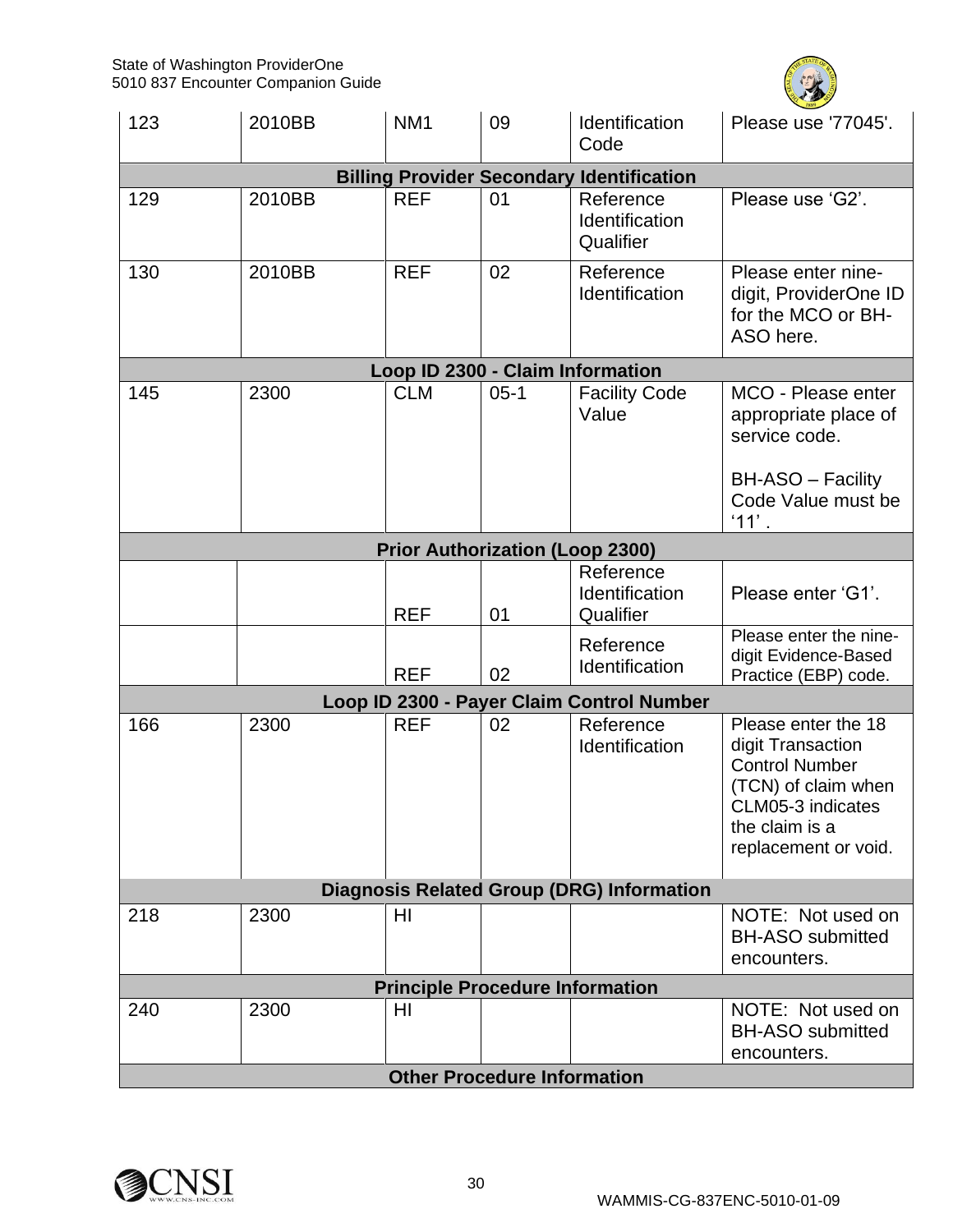

| 243 | 2300                                                        | HI         |    |                                             | NOTE: Not used on<br><b>BH-ASO submitted</b><br>encounters.                                                                                                                                                                               |  |  |  |  |  |  |
|-----|-------------------------------------------------------------|------------|----|---------------------------------------------|-------------------------------------------------------------------------------------------------------------------------------------------------------------------------------------------------------------------------------------------|--|--|--|--|--|--|
|     | <b>Other Procedure Information Value Information (Code)</b> |            |    |                                             |                                                                                                                                                                                                                                           |  |  |  |  |  |  |
| 284 | 2300                                                        | HI         |    |                                             | NOTE: Not used on<br><b>BH-ASO submitted</b><br>encounters.                                                                                                                                                                               |  |  |  |  |  |  |
|     |                                                             |            |    | <b>Claim Pricing/Repricing Information</b>  |                                                                                                                                                                                                                                           |  |  |  |  |  |  |
| 314 | 2300                                                        | <b>HCP</b> |    |                                             | NOTE: Not used on<br><b>BH-ASO submitted</b><br>encounters.                                                                                                                                                                               |  |  |  |  |  |  |
| 314 | 2300                                                        | <b>HCP</b> | 01 | Pricing<br>Methodology                      | Please enter based<br>on how the MCO<br>reimbursed the<br>claim:<br>$'00'$ = Claim denied<br>by MCO;<br><b>or</b><br>'02' = MCO paid a<br>non-capitated<br>amount;<br>or<br>$'07'$ = MCO paid<br>based on a<br>capitation<br>arrangement. |  |  |  |  |  |  |
| 314 | 2300                                                        | <b>HCP</b> | 02 | Monetary<br>Amount                          | MCOs to report the<br>'Amount Paid'<br>(amount that MCO<br>paid) to the<br>Billing/Pay-to<br>provider or \$0.00 if<br>MCO denied the<br>claim.                                                                                            |  |  |  |  |  |  |
| 314 | 2300                                                        | <b>HCP</b> | 03 | Monetary<br>Amount                          | <b>MCO Allowed</b><br>Amount (Usual and<br>Customary)                                                                                                                                                                                     |  |  |  |  |  |  |
| 316 | 2300                                                        | <b>HCP</b> | 11 | Unit or Basis<br>For<br>Measurement<br>Code | MCO <sub>s</sub> to use<br>appropriate unit<br>qualifier per IG.                                                                                                                                                                          |  |  |  |  |  |  |

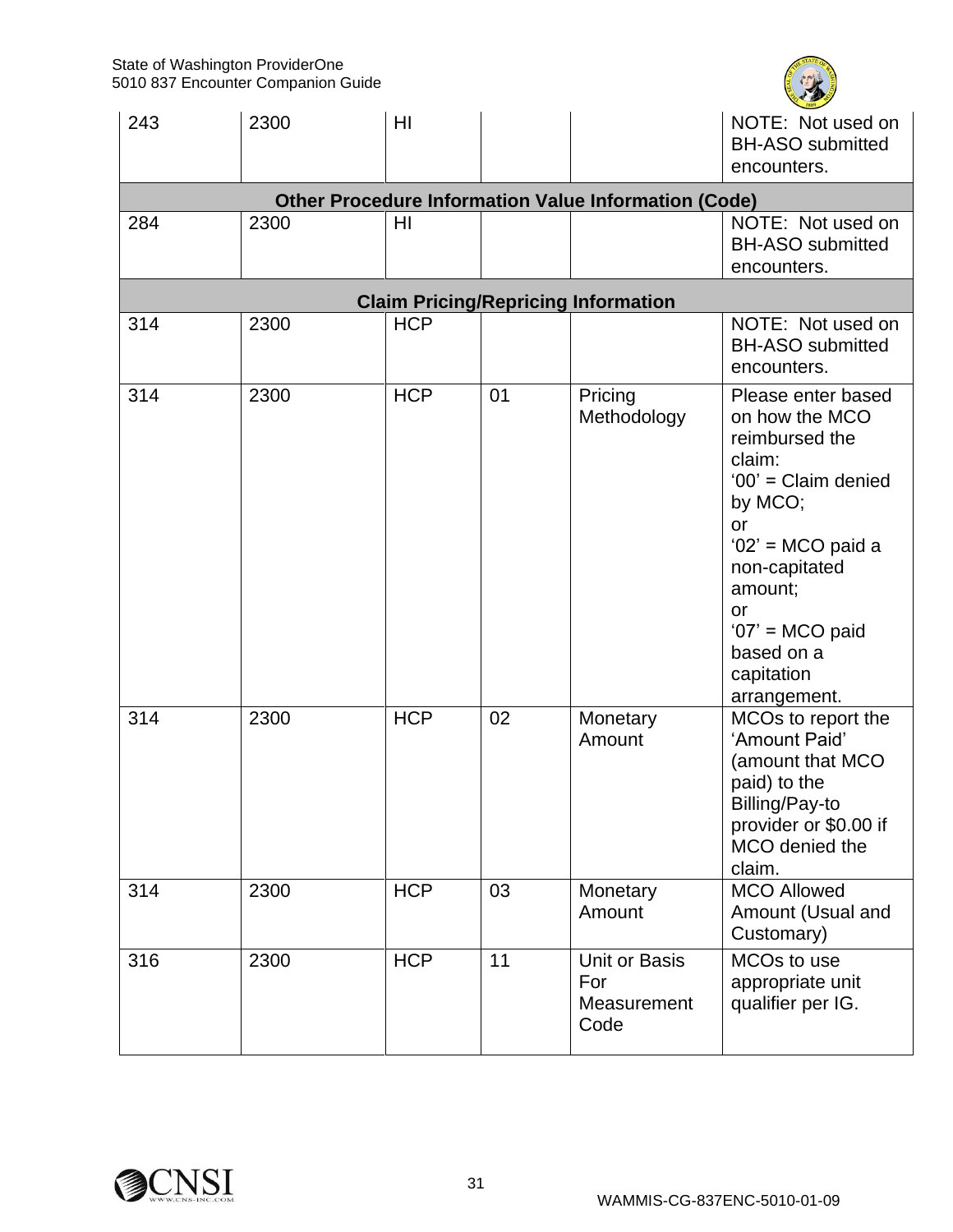

| 316 | 2300  | <b>HCP</b>      | 12                             | Quantity                                                          | MCOs to report<br>number of paid                                                                                                                                                                                                                                                   |
|-----|-------|-----------------|--------------------------------|-------------------------------------------------------------------|------------------------------------------------------------------------------------------------------------------------------------------------------------------------------------------------------------------------------------------------------------------------------------|
|     |       |                 |                                |                                                                   | units.                                                                                                                                                                                                                                                                             |
|     |       |                 | <b>Attending Provider Name</b> |                                                                   |                                                                                                                                                                                                                                                                                    |
| 319 | 2310A | NM <sub>1</sub> |                                |                                                                   | NOTE:<br>For BH-ASO<br>submitted<br>institutional<br>encounters the<br>attending provider<br>will always be the<br>E&T Center, based<br>on the decision not<br>to report below the<br><b>E&amp;T Center level.</b>                                                                 |
|     |       |                 |                                | <b>Service Facility Location Secondary Identification (2310E)</b> |                                                                                                                                                                                                                                                                                    |
| 347 | 2310E | <b>REF</b>      | 01                             | Reference<br>Identification<br>Qualifier                          | Please enter 'G2'.                                                                                                                                                                                                                                                                 |
| 348 | 2310E | <b>REF</b>      | 02                             | Reference<br>Identification                                       | Please enter the<br>site-specific,<br>Department of<br>Health (DOH)<br>License Number.<br>Provide just the<br>certification number<br>and do not include<br>preceding<br>characters (i.e.,<br>BHA.FS.60872639).<br>DO NOT use the<br><b>DSHS-DBHR</b><br>Legacy License<br>Number. |
|     |       |                 |                                | <b>Other Subscriber Information (Loop 2320)</b>                   |                                                                                                                                                                                                                                                                                    |
| 356 | 2320  | <b>SBR</b>      | 09                             | Claim Filing<br><b>Indicator Code</b>                             | Use 'MA' when<br>submitting Medicare;<br>otherwise use 'MC'.                                                                                                                                                                                                                       |
|     |       |                 |                                | <b>Institutional Service Line (Loop 2400)</b>                     |                                                                                                                                                                                                                                                                                    |

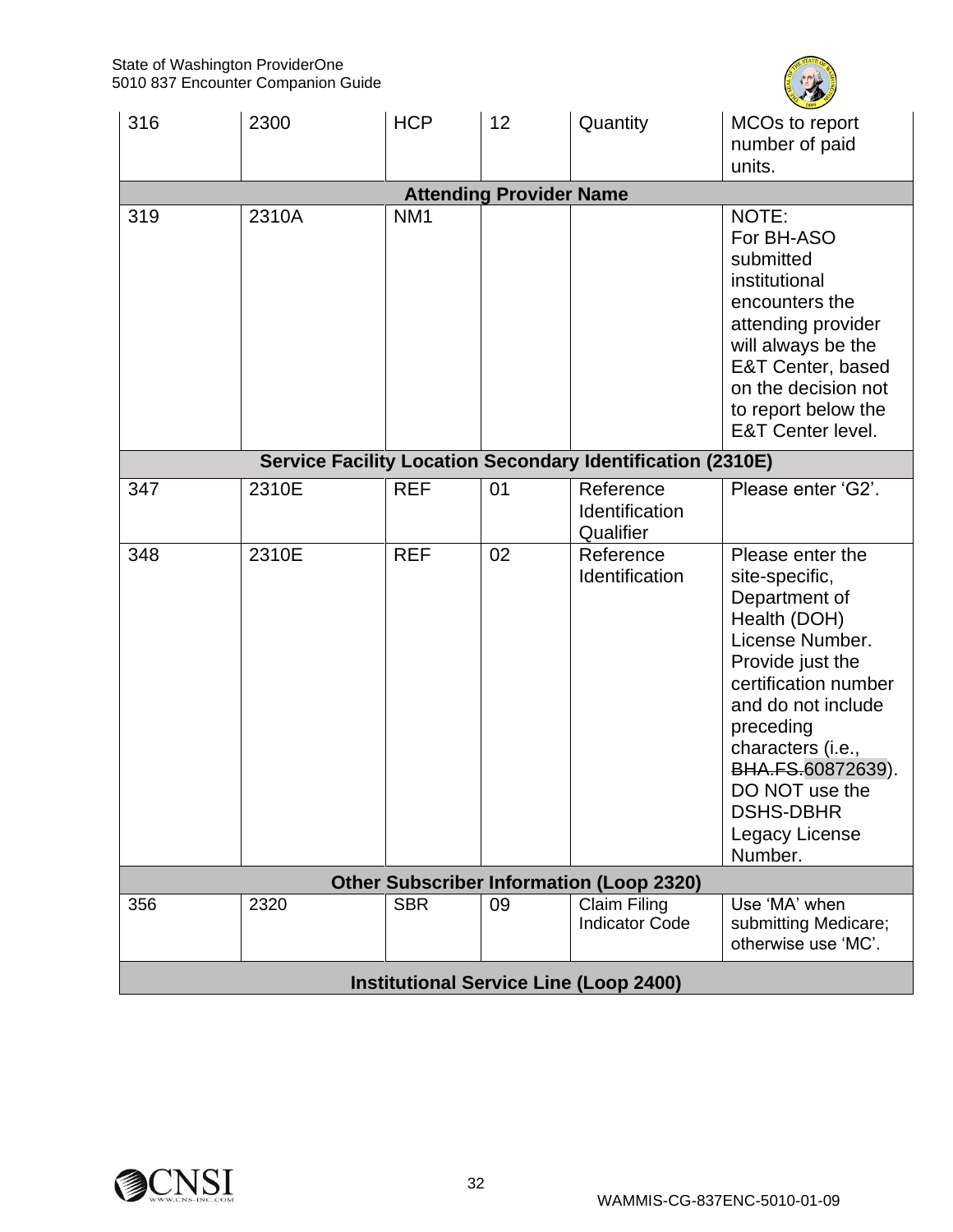

| 424 | 2400 | SV <sub>2</sub> | 01      | Product/Service<br>ID                    | $MCO -$<br>Please enter the<br>revenue code for<br>inpatient encounters<br>using NUBC as code<br>source.<br>BH-ASO - Must<br>always use revenue<br>code '0124'.                                                                         |
|-----|------|-----------------|---------|------------------------------------------|-----------------------------------------------------------------------------------------------------------------------------------------------------------------------------------------------------------------------------------------|
| 425 | 2400 | SV <sub>2</sub> | 02      | <b>Service Line</b><br>Procedure<br>Code | $MCO -$<br>Please refer to the<br>IG. For outpatient<br>encounters when<br><b>HCPCS/CPT code</b><br>exists at line level.<br>BH-ASO - Not used.                                                                                         |
| 425 | 2400 | SV <sub>2</sub> | SV202-1 | Product/Service<br><b>ID Qualifier</b>   | $MCO -$<br>Required if<br>outpatient encounter<br>and HCPCS/CPT<br>code exists at line<br>level.<br>BH-ASO - Not used.                                                                                                                  |
| 426 | 2400 | SV <sub>2</sub> | SV202-2 | Product/Service<br>ID                    | $MCO -$<br>Please enter the<br>primary procedure<br>code. This is<br>required for<br>outpatient<br>encounters and<br>must be submitted<br>with HCPCS/CPT<br>procedure code (not<br>ICD9/ICD10<br>procedure code).<br>BH-ASO - Not used. |

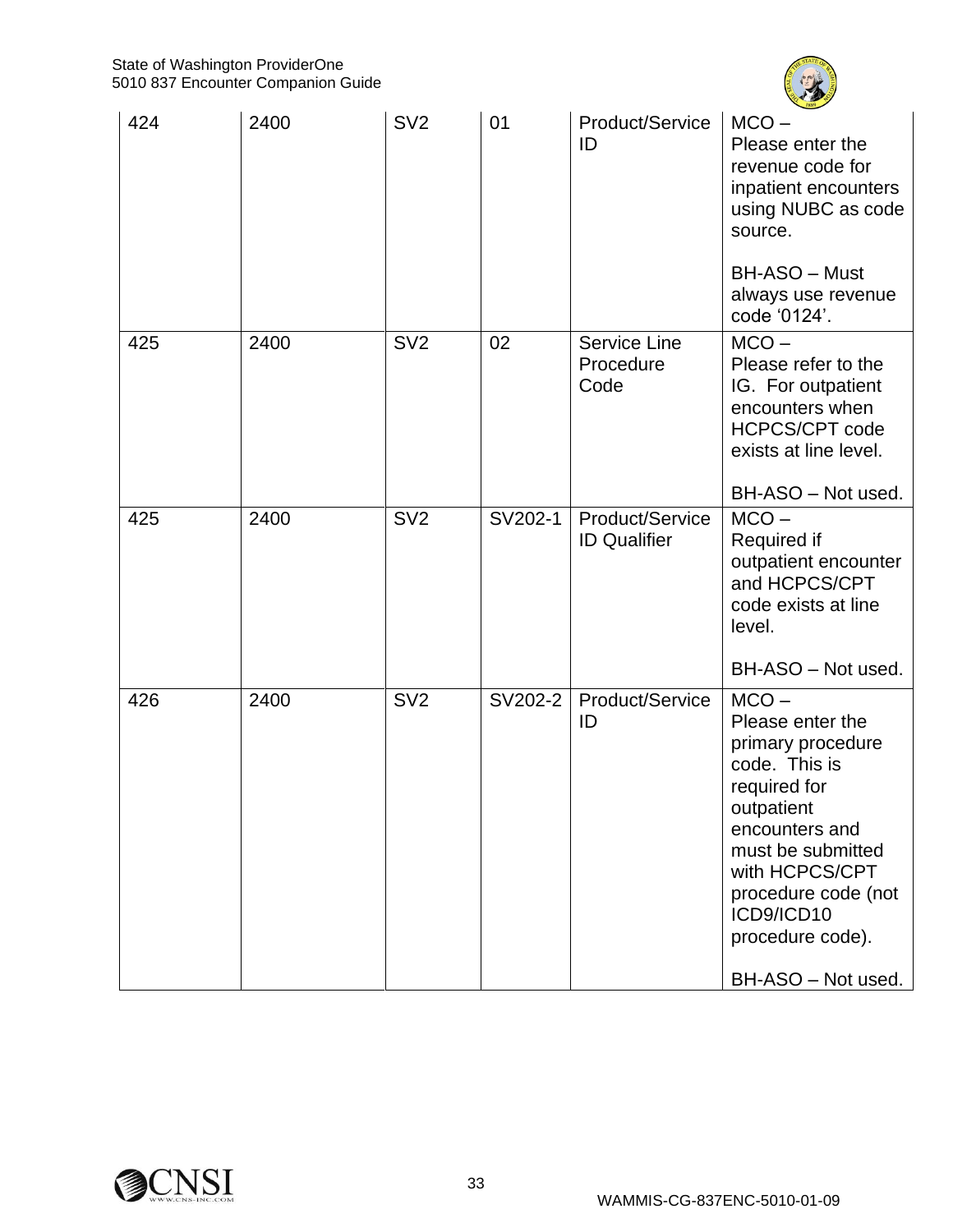

| 426                                             | 2400 | SV <sub>2</sub>                 | SV202-3 | Procedure<br>Modifier  | $MCO -$<br>Please enter the<br>procedure code<br>modifier. This is<br>required for<br>outpatient<br>encounters and if it<br>clarifies the<br>procedure.<br>BH-ASO - Not used.                                                      |  |  |
|-------------------------------------------------|------|---------------------------------|---------|------------------------|------------------------------------------------------------------------------------------------------------------------------------------------------------------------------------------------------------------------------------|--|--|
|                                                 |      | Date - Service Date (Loop 2400) |         |                        |                                                                                                                                                                                                                                    |  |  |
| 434                                             | 2400 | <b>DTP</b>                      |         |                        | NOTE: Not used for<br><b>BH-ASO submitted</b><br>encounters.                                                                                                                                                                       |  |  |
| Line Pricing/Re-pricing Information (Loop 2400) |      |                                 |         |                        |                                                                                                                                                                                                                                    |  |  |
| 443                                             | 2400 | <b>HCP</b>                      |         |                        | NOTE: Used only<br>for medical and BH<br>encounters<br>submitted by MCOs<br>when appropriate.<br>Not used for BH-<br><b>ASO</b> submitted<br>encounters.                                                                           |  |  |
| 443                                             | 2400 | <b>HCP</b>                      | 01      | Pricing<br>Methodology | Please enter based<br>on how the MCO<br>reimbursed the<br>claim:<br>$'00'$ = Claim denied<br>by MCO;<br>or<br>'02' = MCO paid a<br>non-capitated<br>amount;<br>or<br>$'07'$ = MCO paid<br>based on a<br>capitation<br>arrangement. |  |  |
| 443                                             | 2400 | <b>HCP</b>                      | 02      | Monetary<br>Amount     | MCOs to report the<br>'Amount Paid'<br>(amount that MCO<br>paid) to the<br>Billing/Pay-to<br>provider or \$0.00 if                                                                                                                 |  |  |